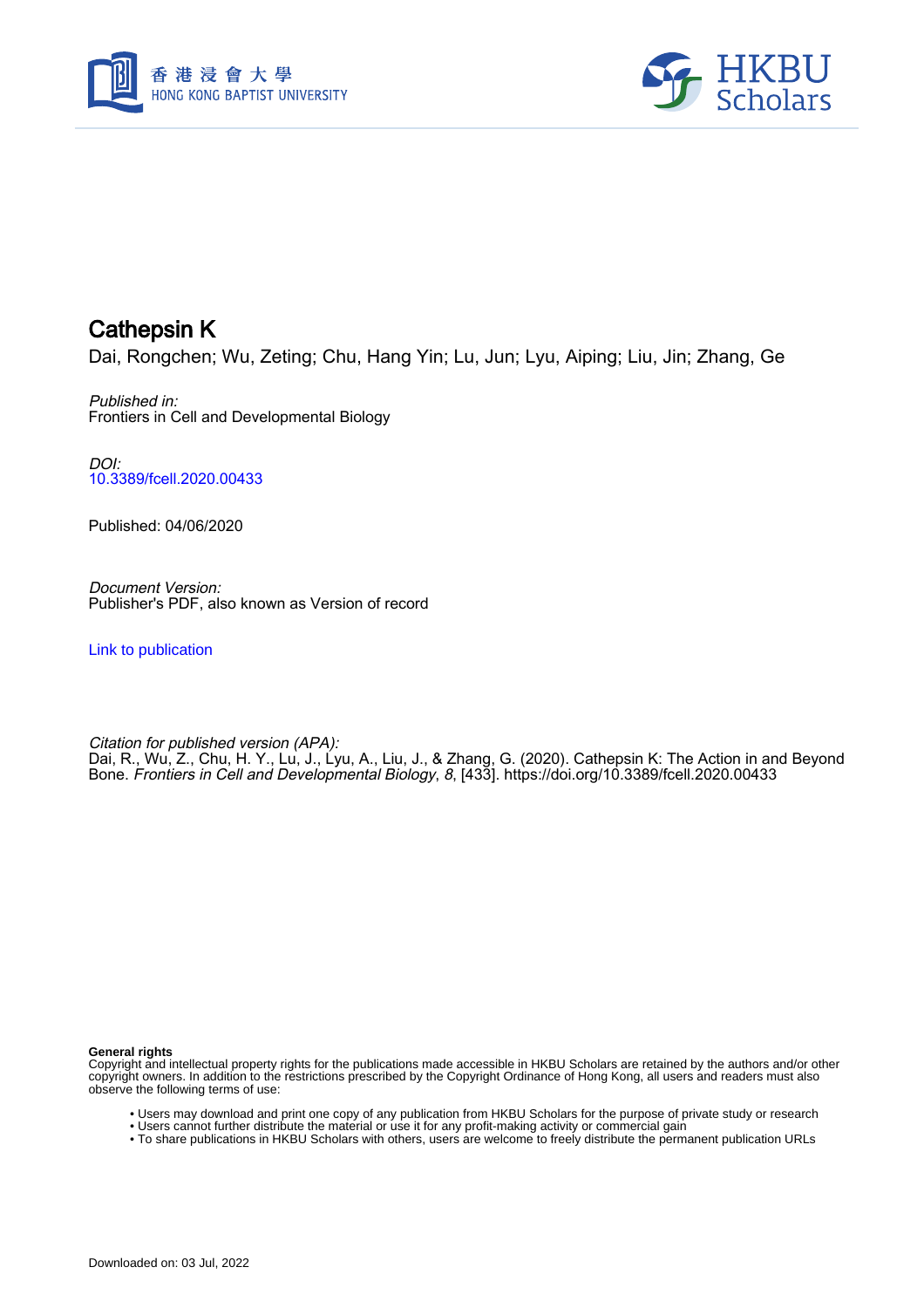## Authors

Rongchen Dai, Zeting Wu, Hang Yin Chu, Jun Lu, Aiping Lyu, Jin Liu, and Ge Zhang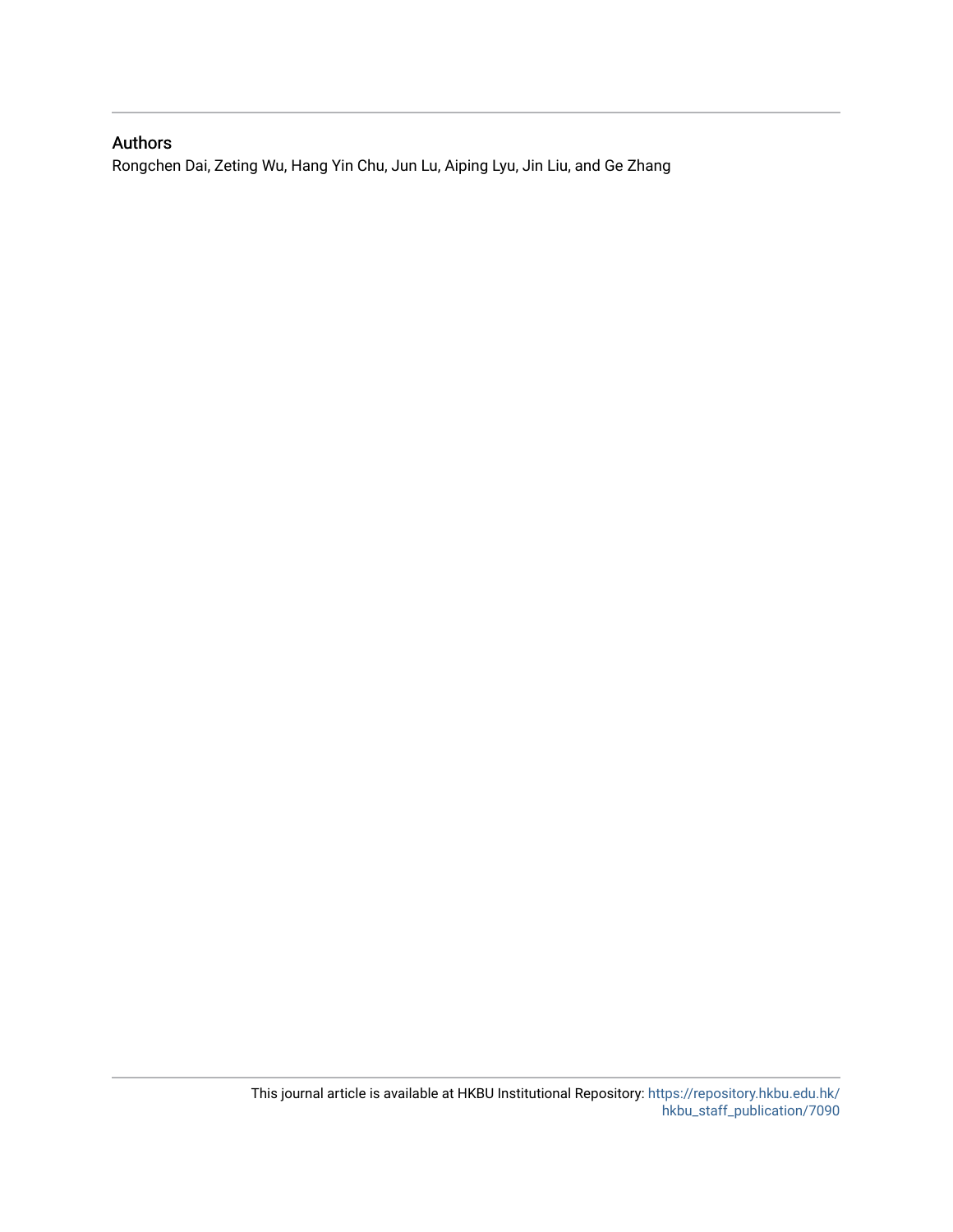



# [Cathepsin K: The Action in and](https://www.frontiersin.org/articles/10.3389/fcell.2020.00433/full) Beyond Bone

#### Rongchen Dai<sup>1†</sup>, Zeting Wu<sup>2†</sup>, [Hang Yin Chu](http://loop.frontiersin.org/people/945050/overview)<sup>1</sup>, [Jun Lu](http://loop.frontiersin.org/people/910957/overview)<sup>1,3</sup>, [Aiping Lyu](http://loop.frontiersin.org/people/288107/overview)<sup>1</sup>, Jin Liu1\* and [Ge Zhang](http://loop.frontiersin.org/people/314373/overview)1\*

<sup>1</sup> Law Sau Fai Institute for Advancing Translational Medicine in Bone & Joint Diseases, Hong Kong Baptist University, Hong Kong, China, <sup>2</sup> International Medical Service Center, The First Affiliated Hospital of Shantou University Medical College, Shantou, China, <sup>3</sup> School of Pharmacy, Chengdu University of Traditional Chinese Medicine, Chengdu, China

Cathepsin K (CatK) is one of the most potent proteases in lysosomal cysteine proteases family, of which main function is to mediate bone resorption. Currently, CatK is among the most attractive targets for anti-osteoporosis drug development. Although many pharmaceutical companies are working on the development of selective inhibitors for CatK, there is no FDA approved drug till now. Odanacatib (ODN) developed by Merck & Co. is the only CatK inhibitor candidate which demonstrated high therapeutic efficacy in patients with postmenopausal osteoporosis in Phase III clinical trials. Unfortunately, the development of ODN was finally terminated due to the cardio-cerebrovascular adverse effects. Therefore, it arouses concerns on the undesirable CatK inhibition in non-bone sites. It is known that CatK has far-reaching actions throughout various organs besides bone. Many studies have also demonstrated the involvement of CatK in various diseases beyond the musculoskeletal system. This review not only summarized the functional roles of CatK in bone and beyond bone, but also discussed the potential relevance of the CatK action beyond bone to the adverse effects of inhibiting CatK in non-bone sites.

Keywords: Cathepsin K, osteoclast, bone resorption, osteoporosis, osteoarthritis, Cathepsin K inhibitor, cardiovascular diseases, lung fibrosis

## INTRODUCTION

Lysosomal cysteine proteases, firstly discovered in the 20s of the twentieth century, are generally called cathepsins nowadays. In human, there are 11 members of cathepsins (cathepsin B, C, F, H, K, L, O, S, V, W, and Z), which are distinguished by their structures, catalytic mechanisms, and which proteins they cleave (Turk et al., 2001). This big family shares a common papain-like structural fold and a conserved active site Cys-Asn-His triad of residues (Vasiljeva et al., 2007). Among them, Cathepsin K (CatK) is predominantly secreted by activated osteoclasts to degrade collagen and other matrix proteins during bone resorption (Costa et al., 2011). Human CatK is a 329-aminoacid long protein consisting of an N-terminal 15-amino-acid long signal sequence, a 99-amino-acid long propeptide and a 215-amino-acid long catalytic unit (Bromme and Okamoto, 1995). From the structural aspect, CatK has the typical three-dimensional structure of a CatL like peptidase. The active site of CatK is a V-shaped cleft located at the top of the molecule and contains the catalytic diad cysteine–histidine. It can accept a Pro residue in the P2 position, which is correlated to the high content of Pro and hydroxyproline residues in collagen (McGrath et al., 1997; Novinec and Lenarcic, 2013). Since suppression of CatK activity could prevent bone resorption without perturbing bone formation (Bromme and Lecaille, 2009; Costa et al., 2011; Garber, 2016), it has become an attractive target for anti-resorptive drug development.

#### **OPEN ACCESS**

#### Edited by:

Changiun Li, Xiangya Hospital, Central South University, China

#### Reviewed by:

Dong-Joo Cheon, Albany Medical College, United States Bo Gao, Institute of Orthopaedic Surgery, Xijing Hospital, China

#### \*Correspondence:

Jin Liu liujin@hkbu.edu.hk Ge Zhang zhangge@hkbu.edu.hk †These authors share first authorship

#### Specialty section:

This article was submitted to Molecular Medicine, a section of the journal Frontiers in Cell and Developmental **Biology** Received: 17 February 2020

Accepted: 08 May 2020 Published: 04 June 2020

#### Citation:

Dai R, Wu Z, Chu HY, Lu J, Lyu A, Liu J and Zhang G (2020) Cathepsin K: The Action in and Beyond Bone. Front. Cell Dev. Biol. 8:433. doi: [10.3389/fcell.2020.00433](https://doi.org/10.3389/fcell.2020.00433)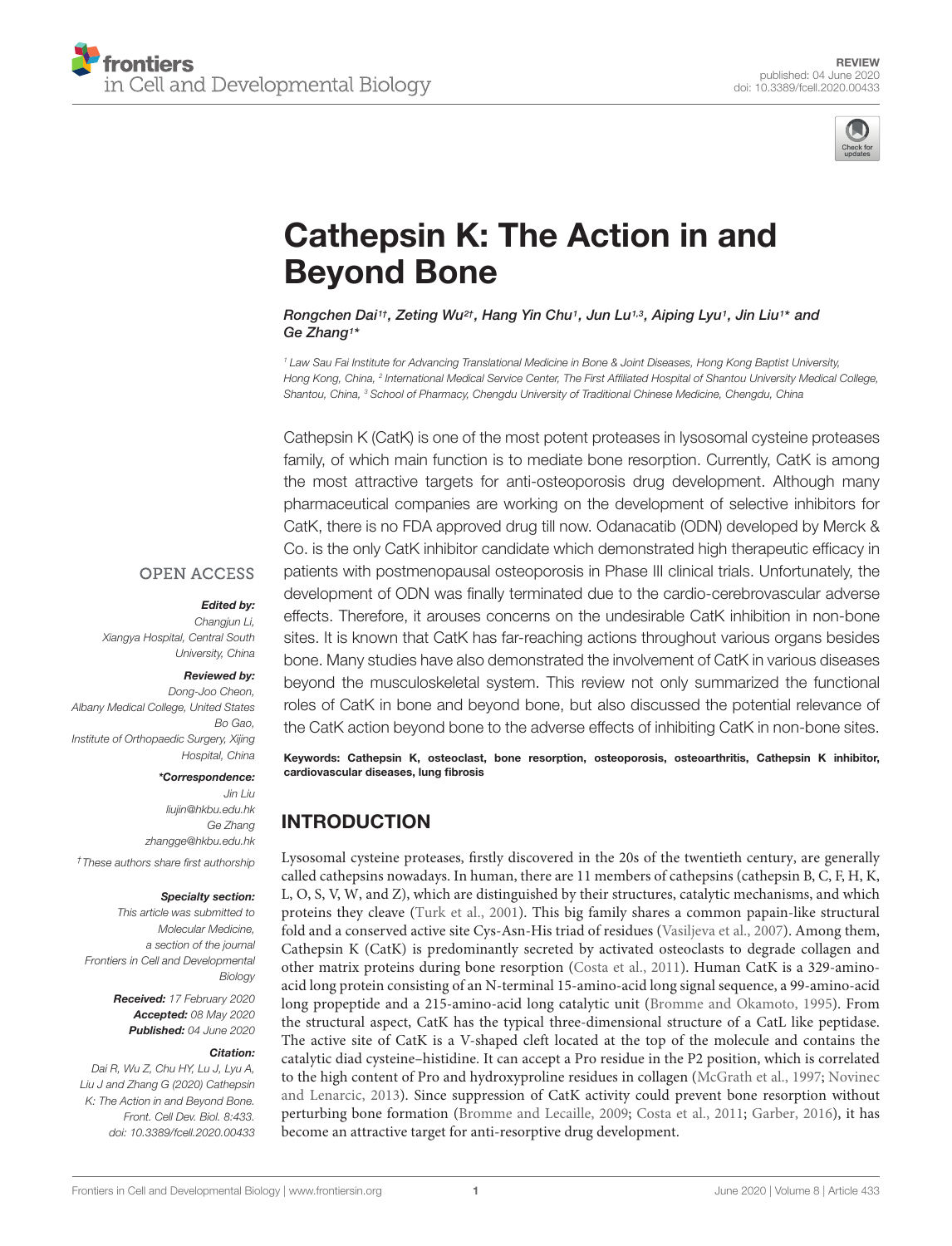Many pharmaceutical companies are working on the development of selective inhibitors for CatK, most efforts focused on the cysteine thiol moiety of CatK with reactive electrophile "warheads" to reversibly inhibit or irreversibly inactivate its proteolytic activity (Bromme and Lecaille, 2009; Wijkmans and Gossen, 2011; Lu et al., 2018). Nevertheless, there is no FDA approved drug till now. Balicatib (AAE581) developed by Novartis terminated in its Phase II trial due to cutaneous lesions such as pruritus, skin rashes and rare morphea-like skin changes (Peroni et al., 2008; Runger et al., 2012). ONO-5334, a novel synthetic inhibitor of CatK, developed by Ono Pharmaceutical Co has passed its phase I and II clinical trials (Tanaka et al., 2017). But this project was recently terminated due to some market reasons. Odanacatib developed by Merck & Co. is the only CatK inhibitor candidate which demonstrated high therapeutic efficacy in patients with postmenopausal osteoporosis in Phase III clinical trials (McClung et al., 2019). Unfortunately, due to the undesirable adverse effects in non-bone tissues, i.e., higher incidence of cardio-cerebrovascular events vs. placebo group, the development of ODN was finally stopped. CatK was previously believed to be mainly secreted by osteoclasts and active at the bone resorption surfaces (Drake et al., 1996; Costa et al., 2011). However, it becomes clear at this point that the activity of CatK has far-reaching effects throughout various organs beyond bone. Therefore, it is essential to ascertain the role of CatK in bone and non-bone sites as well as in cell types besides osteoclasts. Here, we reviewed the functional role of CatK in bone and beyond bone. We also discussed the potential relevance of the CatK action beyond bone to the adverse effects of inhibiting CatK in non-bone sites.

## ROLE OF CatK IN BONE

## CatK and Bone Cells

The abundant expression of CatK instead of the other cathepsins was previously identified in osteoclasts (Drake et al., 1996), the unique bone cell type responsible for absorbing bone matrix in skeletal modeling and remodeling. It has been known that CatK expression is regulated by the receptor activator of nuclear factor κB ligand (RANKL)-RANK signaling (Troen, 2006), the critical signaling pathway of osteoclastogenesis. The activation of RANKL-RANK signaling pathway in osteoclast precursors stimulates the pro-osteoclastogenic transcriptional factor NFATc1 (nuclear factor of activated T cells) to initiate the transcription of CatK (Balkan et al., 2009). Many other factors, such as tumor necrosis factor-α (TNF-α), interleukins, vitamin D, and parathyroid hormone, could also stimulate CatK expression in osteoclasts (Troen, 2006). The CatK secretion could be regulated by the interaction between the E3 ubiquitin ligase Cbl and Phosphatidylinositol-3 Kinase (PI3K) in osteoclasts (Yu et al., 2019). In the process of bone resorption, CatK are secreted from mature osteoclast into the "sealing zone," a dynamic actinrich cell–matrix adhesion structure that defines the resorption area of bone (Takito et al., 2018), wherein the acidified milieu could dissolve the mineralized component of bone for exposing its organic matrix, which were subsequently degraded

by CatK and other proteases. It is known that CatK could efficiently degrade type I collagen (Garnero et al., 1998; Kafienah et al., 1998), which constitutes approximately 90% of bone organic matrix, and extracellular matrix glycoprotein osteonectin (Bossard et al., 1996), which is among the remaining 10% constituent of bone organic matrix and is critical in supporting bone remodeling and maintaining bone mass (Delany et al., 2000). Impressively, CatK is the only osteoclast-secreted protease that is able to cleave both the triple helix and telopeptides of type I collagen fibers (Bromme and Okamoto, 1995; Garnero et al., 1998). CatK could also degrade type II collagen, the predominant matrix protein in cartilage (Kafienah et al., 1998). In addition, it was previously shown that CatK could cleave and activate the matrix-metalloproteinase-9 (MMP-9) (Christensen and Shastri, 2015), another protease necessary for bone matrix degradation. Importantly, the CatK deficient mice developed osteopetrosis while the CatK deficient osteoclasts were defective in resorbing demineralized bone (Gowen et al., 1999). Collectively, it could be concluded that CatK is indispensable for osteoclast-mediated bone resorption.

Although a previous immunoelectron microscopic study on mouse femur showed the negligible CatK expression in both osteoblasts and osteocytes (Yamaza et al., 1998), the other two important bone cell types, it is now known that CatK could be expressed and secreted by these two types of bone cells to exert its function of degrading bone matrix. The expression and secretion of CatK was found in human trabecular bonederived osteoblasts from patients with fracture of femoral neck, which was thought to probably contribute to the maintenance of bone organic matrix and recycling of improperly processed type I collagen (Mandelin et al., 2006). On the other hand, it was recently found that osteocytes could also express and secrete CatK, which was required for the lactation-induced peri-lacunar resorption to guarantee the adequate amounts of calcium in milk for the skeletal development in offspring (Lotinun et al., 2019). In addition, it was demonstrated that mechanical loading could stimulate osteoblasts and osteocytes to express CatK whereby it could modulate modeling-based cortical bone formation by degrading periostin (Bonnet et al., 2017), the matricellular protein secreted by these two bone cell types essential for periosteal bone formation in response to mechanical loading (Bonnet et al., 2009). Intriguingly, a recent study has identified a population of periosteal stem cell (PSC) with CatK expression that could contribute to mediate intramembranous bone formation (Debnath et al., 2018). These CatK-expressing PSCs also possessed the capacity to differentiate into chondrocytes to mediate endochondral bone formation in fracture healing. However, the functional role of CatK in PSCs remains to be answered in future study.

## CatK and Skeletal Diseases

The CatK function has been linked with skeletal homeostasis ever since the discovery of the mutations in CatK gene that are responsible for pycnodysostosis (Gelb et al., 1996), a rare autosomal recessive disorder characterized by osteopetrosis, bone fragility, and decreased bone turnover. In vitro studies revealed that the Pycnodysostosis-related mutant CatK proteins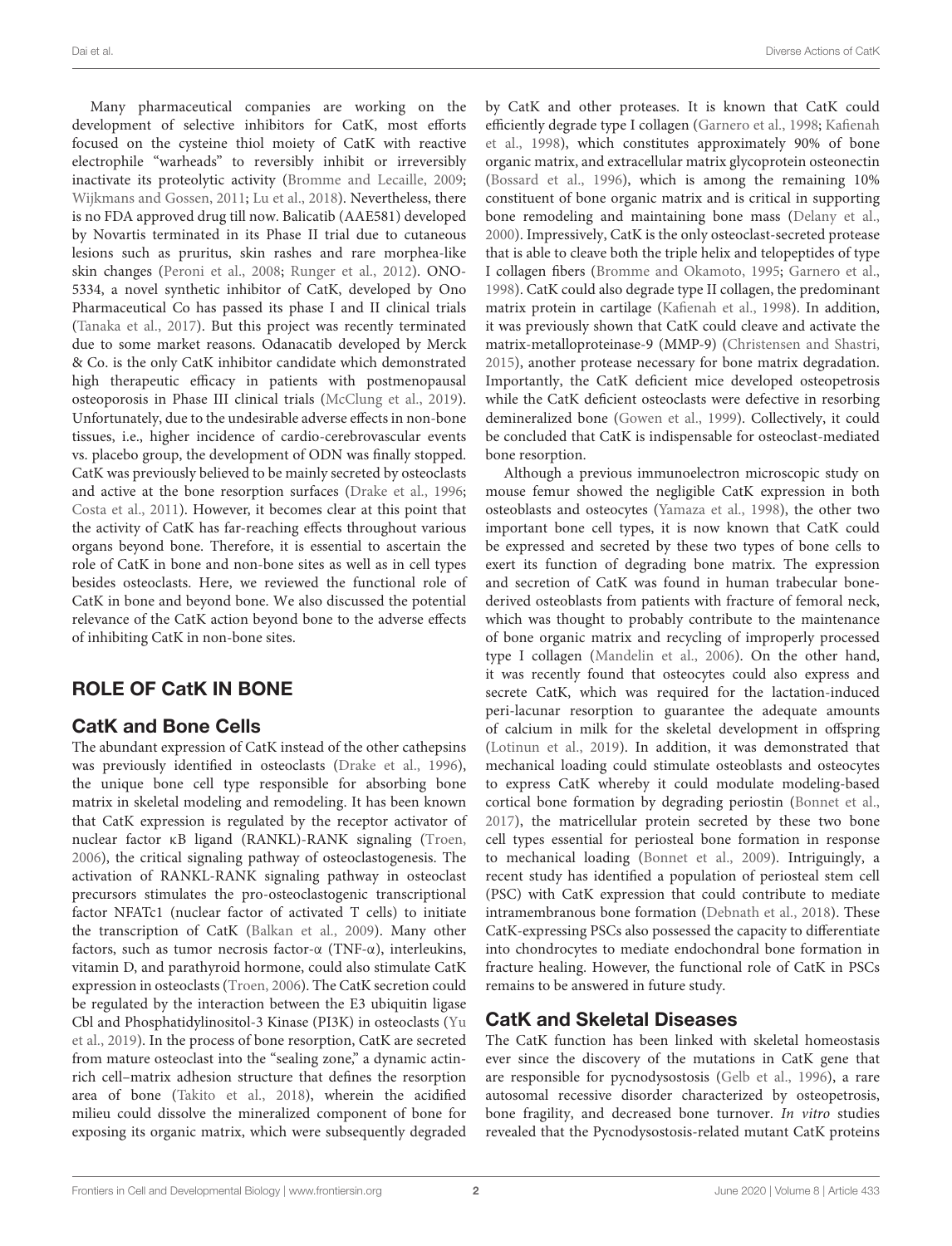were incapable of degrading type I collagen (Hou et al., 1999). Consistently, the urine levels of cross- linked N- and C-telopeptides of type I collagen (NTX and CTX), two bone resorption markers reflecting the degradation of type I collagen, were both decreased in the pycnodysostosis (Pycno) patients (Nishi et al., 1999), which suggests the low bone resorption activity in pycnodysostosis. Interestingly, the serum levels of Tartrate-resistent acid phosphatas (TRAP) levels, an osteoclast marker, and type I collagen carboxy-terminal propeptide (PICP) and osteocalcin, two bone formation markers reflecting bone martix synthesis, were all normal in Pycno patients (Nishi et al., 1999), suggesting that the generation of osteoclast and bone formation capacity were not affected by the lack of CatK activity in pycnodysostosis. In fact, all the CatK mutations identified in Pycno patients were loss-of-function mutations that appeared to eliminate its enzymatic activity (Hou et al., 1999; Schilling et al., 2007; Li et al., 2009; Bertola et al., 2010; Khan et al., 2010). The bone phenotype of pycnodysostosis was later reproduced in the CatK gene knockout mice, which developed mild osteopetrosis with increased trabecular and cortical bone mass due to impaired osteoclastic bone resorption (Saftig et al., 1998). In contrast, overexpression of CatK in mice resulted in the accelerated bone turnover (Kiviranta et al., 2001). Consistently, it was found that the serum CatK levels were significantly elevated in women with postmenopausal osteoporosis, while they were reduced after the patients were treated with bisphosphonates, the established antiresorptive agents (Meier et al., 2006). Thus, all these preliminary findings lent support to the idea that targeting CatK could be a promising anti-resorptive strategy for osteoporosis. Thus far, a series of CatK inhibitors have been designed against the human CatK and developed, most of which have proved efficacious in suppressing osteoclastic bone resorption and preventing bone loss in the osteoporotic rodents or non-human primates in preclinical study. Moreover, several inhibitors have been evaluated in clinical trials to treat osteoporosis, which showed excellent efficacy on reducing bone resorption and improving trabecular bone mineral density (BMD) in osteoporotic patients. Unfortunately, despite the beneficial effect on bone, all these CatK inhibitors have currently been discontinued due to various adverse effects beyond bone in clinical trials (Drake et al., 2017).

It is noteworthy that a high bone-formation rate was also observed in the CatK-deficient (CatK−/ <sup>−</sup>) mice (Li et al., 2006), while the bone formation remains normal in patients with pycnodysostosis (Nishi et al., 1999; Chavassieux et al., 2008). Impressively, unlike the other classes of anti-resorptive agents (Baron et al., 2011), CatK inhibitors generally do not perturb bone formation (Bromme et al., 2016; Drake et al., 2017). This unexpected phenomenon suggests the uncoupling of bone resorption and bone formation under the deficiency of CatK function. The available evidence from preclinical studies have demonstrated that either CatK deficiency or inhibition did not affect the osteoclastogenesis in vitro (Leung et al., 2011), whereas they could maintain or led to the increased osteoclast formation in multiple preclinical animal models in vivo (Pennypacker et al., 2009; Duong, 2012). Accordingly, these findings indicate that CatK inhibition, contrary to other anti-resorptive strategies, does not perturb osteoclast formation and survival that are required

for the osteoblastic bone formation response during remodeling (Martin and Sims, 2005). From the molecular aspect, a study by Lotinun et al. (2013) found that the CatK-deficient osteoclasts would secrete more sphingosine-1-phosphate (S1P) to enhance osteoblastic bone formation. Moreover, it was recently shown by Xie et al. (2014) that inhibition of CatK could result in the increased number of preosteoclasts, which would facilitate the secretion of platelet-derived growth factor-BB (PDGF-BB) from preosteoclasts to induce the formation of CD31<sup>hi</sup>Emcn<sup>hi</sup> vessel subtype (highly expressing CD31 and endomucin) for stimulating bone formation.

Arthritis is a collection of joint disorders affecting the articular cartilage, bone and periarticular tissues such as synovium due to the aberrant mechanical stimulation and/or inflammation. Osteoarthritis (OA) and rheumatoid arthritis (RA) are the most common forms of arthritis, of which the primary pathological feature is the progressive cartilage matrix degradation (Pap and Korb-Pap, 2015). CatK has been implicated in cartilage matrix degradation and OA, since type II collagen, the predominant matrix protein of cartilage, are the substrates of CatK (Kafienah et al., 1998; Mort et al., 2016), while chondroitin sulfates, the glycosaminoglycans (GAGs) abundant in cartilage matrix, could specifically increase the stability and collagenolytic activity of CatK (Li et al., 2000). A recent study further demonstrated that the excess mechanical stress loading could stimulate the CatK expression in human chondrocytes (Suzuki et al., 2020). Moreover, it was shown that the CatK expression in OA cartilage increased in relation to the severity of OA (Konttinen et al., 2002). In human normal cartilage, the CatK expression was only detected in chondocytes at the deep zone of cartilage near subchondral bone, while it was detected in chondrocytes at all layers especially the superficial layer with fissures at cartilage surface in human OA cartilage as well as in human OA synovial tissues (Konttinen et al., 2002; Kozawa et al., 2016). In accordance with these findings, the collagenase-generated cleavage neoepitopes of type II collagen were found to be abundant and extended at all layers of human OA cartilage but only limited in the pericellular area of chondrocyte in human normal cartilage (Dejica et al., 2012). More importantly, the CatK-deficient mice revealed the milder cartilage degradation after anterior cruciate ligament transection (ACLT) when compared with wildtype controls (Hayami et al., 2012), whereas the CatK transgenic mice spontaneously developed synovitis and cartilage degradation (Morko et al., 2005). Taken together, these findings suggest that the increased expression and collagenase activity of CatK could contribute to the cartilage matrix degradation in OA progression. Consequently, CatK is currently among the promising therapeutic target candidates for the development of disease-modifying osteoarthritic drugs. It is encouraging to learn that CatK inhibition could exert obvious chondroprotective effect in preclinical OA models (Connor et al., 2009; McDougall et al., 2010; Hayami et al., 2012; Lindstrom et al., 2018). Furthermore, a novel selective CatK inhibitor MIV-711 by Medivir was recently reflected to reduce bone remodeling and cartilage volume loss but have no impact on pain in OA patients in a Phase-IIa trial (Conaghan et al., 2019). Nevertheless, the structural benefits by CatK inhibition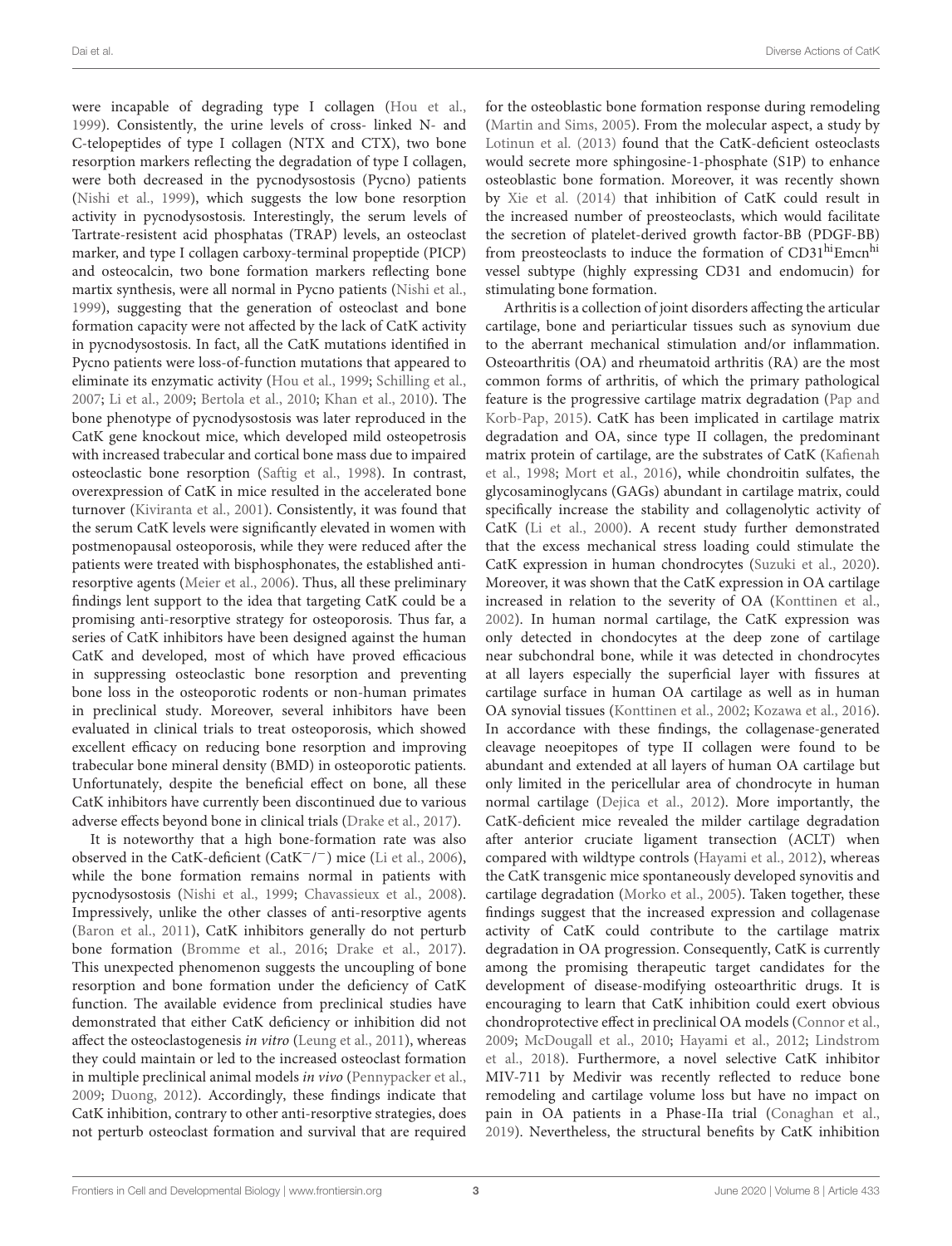#### TABLE 1 | Role of CatK in bone.

| <b>Tissues</b> | <b>Diseases</b>                | <b>Functions</b>                                                                                                                                                                                                                                                                                                                                                                                                                                                                                       | <b>References</b>                                                                                                                             |
|----------------|--------------------------------|--------------------------------------------------------------------------------------------------------------------------------------------------------------------------------------------------------------------------------------------------------------------------------------------------------------------------------------------------------------------------------------------------------------------------------------------------------------------------------------------------------|-----------------------------------------------------------------------------------------------------------------------------------------------|
| Bone           | Pycnodysostosis                | Pycnodysostosis-related mutant CatK proteins were incapable of degrading type I collagen.<br>All the CatK mutations identified in Pycno patients were loss-of-function mutations that<br>appeared to eliminate its enzymatic activity.                                                                                                                                                                                                                                                                 | Gelb et al., 1996; Hou et al.,<br>1999; Nishi et al., 1999                                                                                    |
|                | Postmenopausal<br>osteoporosis | The serum CatK levels were significantly elevated in women with postmenopausal<br>osteoporosis, while they were reduced after the patients were treated with<br>bisphosphonates, the established anti-resorptive agents.                                                                                                                                                                                                                                                                               | Meier et al., 2006                                                                                                                            |
|                | <b>OA</b>                      | The increased expression and collagenase activity of CatK could contribute to the cartilage<br>matrix degradation in OA progression. CatK is currently among the promising therapeutic<br>target candidates for the development of disease-modifying osteoarthritic drugs.                                                                                                                                                                                                                             | Konttinen et al., 2002; Dejica<br>et al., 2012; Kozawa et al.,<br>2016                                                                        |
|                | RA                             | The serum CatK levels were increased in patients with active longstanding RA, which were<br>significantly correlated with the severity of joint destruction. CatK deficiency largely<br>prevented the cartilage erosion and bone destruction and reduced the joint inflammation in<br>mice with $TNF-\alpha$ -mediated arthritis. Inhibition of CatK could suppress the cartilage<br>degradation as well as the systemic and local bone loss to prevent joint destruction in<br>preclinical RA models. | Skoumal et al., 2005; Asagiri<br>et al., 2008; Svelander et al.,<br>2009; Hao et al., 2015;<br>Yamashita et al., 2018;<br>Yamada et al., 2019 |

#### TABLE 2 | Role of CatK beyond bone.

| <b>Tissues</b>              | <b>Disease</b>                       | <b>Functions</b>                                                                                                                                                                                                                                                                                                                               | <b>References</b>                                                       |
|-----------------------------|--------------------------------------|------------------------------------------------------------------------------------------------------------------------------------------------------------------------------------------------------------------------------------------------------------------------------------------------------------------------------------------------|-------------------------------------------------------------------------|
| Central nervous<br>system   | AIS                                  | CatK is required for maintaining the BBB integrity while the absence of CatK activity might<br>result in higher risk of rtPA-induced HT after cerebral ischemia.                                                                                                                                                                               | Zhao et al., 2019                                                       |
|                             | CA                                   | Inhibiting CatK could inhibit the excessive ECM degradation, and thus might be beneficial for<br>preventing CA progression.                                                                                                                                                                                                                    | Aoki et al., 2008                                                       |
|                             | <b>CSDH</b>                          | The CatK levels were increased while the Cystatin C levels were decreased when compared<br>with normal controls, suggesting that CatK is highly relevant with the development of CSDH.                                                                                                                                                         | Tsutsumi et al., 2017                                                   |
|                             | Schizophrenia                        | The CatK expression was markedly upregulated in postmortem brains of patients suffering<br>from schizophrenia who received long-term treatment with neuroleptics. This upregulation of<br>CatK might contribute to the altered opioid levels in brains of schizophrenics probably through<br>processing β-endorphin to release met-enkephalin. | Ko et al., 2006;<br>Lendeckel et al., 2009                              |
| Cardiovascular<br>system    | Cardiac dysfunction                  | CatK deficiency are beneficial to cardiac dysfunction, including the obesity-associated cardiac<br>hypertrophy, the pressure overload-induced cardiac hypertrophy, the diabetes-induced<br>cardiac anomalies and the aging-induced cardiac dysfunction.                                                                                        | Hua et al., 2013a,b;<br>Hua et al., 2015; Guo<br>et al., 2017a          |
|                             | MI                                   | The CatK-deficient mice exhibited worsen post-MI cardiac function along with increased<br>collagen deposition and fibrosis, enhanced cardiac cell death, and reduced cardiac cell<br>proliferation than the wildtype controls.                                                                                                                 | Fang et al., 2019                                                       |
|                             | Atherosclerosis                      | The deficiency of CatK resulted in the reduced number of advanced lesions as well as<br>decreased individual advanced plaque area but increased number of initial plaques in the<br>CatK-deficient apoE $-/-$ mice as compared with the CatK-intact apoE $-/-$ .                                                                               | Lutgens et al., 2006                                                    |
| Respiratory system          | Lung fibrosis                        | The pulmonary fibroblast from CatK-deficient mice showed decreased cathepsin-mediated<br>collagenolytic activity as compared with those from wildtype mice, whereas pulmonary<br>fibroblast from patients with lung fibrosis exhibited enhanced CatK activity.                                                                                 | Bühling et al., 2004                                                    |
| Other organs and<br>systems | Autoimmune<br>diseases               | The lack of CatK activity could affect the innate immune response to pathogen DNA by<br>compromising TLR9 signaling in DCs, leading to the attenuated induction of T helper 17 cells<br>without affecting the antigen-presenting ability of DCs.                                                                                               | Asagiri et al., 2008                                                    |
|                             | Physiological<br>function of thyroid | CatK is expressed by the thyroid epithelial cells and secreted into the follicular lumen for<br>mediating the extracellular proteolysis of the prohormone TG, which is the essential process<br>for the thyroxine liberation.                                                                                                                  | Tepel et al., 2000;<br>Friedrichs et al., 2003;<br>Jordans et al., 2009 |
|                             | Overweight/obese                     | The adipogenesis was enhanced by CatK overexpression but retarded after CatK deficiency.<br>Body weight gained after high-fat diet was remarkably decreased in mice with either genetic<br>knockout or pharmacological inhibition of CatK when compared with the controls.                                                                     | Funicello et al., 2007;<br>Yang et al., 2008                            |

in OA should be further evaluated and confirmed in longer and larger trials.

Apart from OA, CatK was also involved in RA progression. The high CatK expression was detected in the synovial tissues, particularly in synovial fibroblast, from RA patients (Hummel et al., 1998), as well as in osteoclasts, articular cartilage and synovial tissue in arthritic joints of cynomolgus monkey with collagen-induced arthritis (CIA) (Tanaka et al., 2016), which implies the contribution of CatK to articular bone destruction in the affected joints in RA Further, it was shown that the serum CatK levels were increased in patients with active longstanding RA, which were significantly correlated with the severity of joint destruction (Skoumal et al., 2005). By genetic approach, it was found that CatK deficiency largely prevented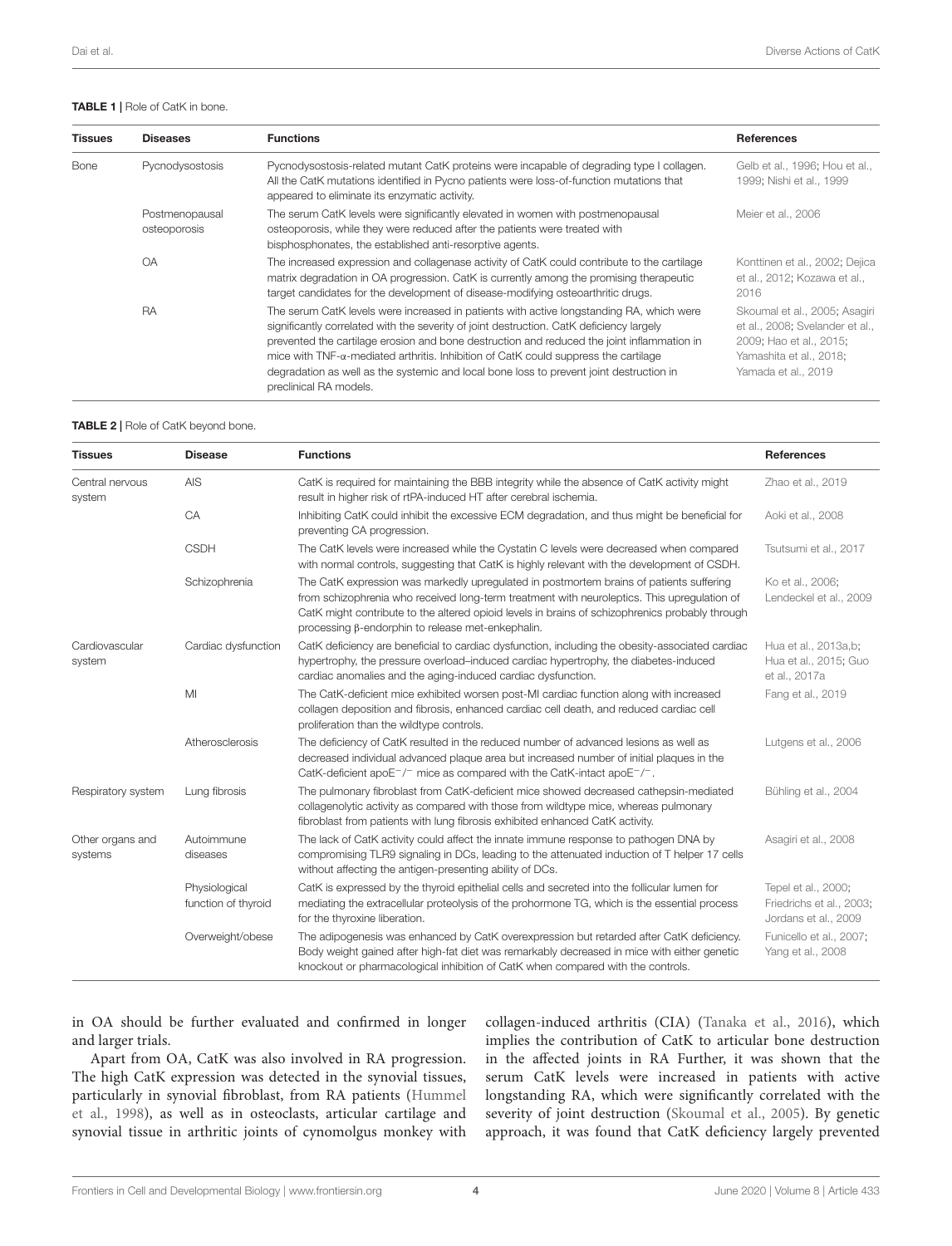the cartilage erosion and bone destruction and reduced the joint inflammation in mice with TNF-α-mediated arthritis (Hao et al., 2015). By pharmacological approach, several preclinical studies concordantly showed that inhibition of CatK could suppress the cartilage degradation as well as the systemic and local bone loss to prevent joint destruction in preclinical RA models (Asagiri et al., 2008; Svelander et al., 2009; Yamashita et al., 2018; Yamada et al., 2019). Interestingly, the efficacy of CatK inhibition on joint inflammation are contradictory among these studies. Those studies on CIA rodent models all revealed improvement in joint inflammation with CatK inhibition, whereas the study on CIA cynomolgus monkeys showed no impact on joint inflammation with CatK inhibition. This discrepancy maybe attributed to the different susceptibility and immune response to heterogenous collagen between rodents and non-human primates. Collectively, a detrimental role of CatK in RA progression could be concluded, which also suggests that targeting CatK could be a promising therapeutic strategy for RA.

Briefly, the roles of CatK in skeletal diseases are summarized in **Table 1**. Given the fundamental role in mediating bone and cartilage matrix degradation as well as the unique action to bone formation response after inhibition, CatK has become one of the most attractive therapeutic targets in bone in the past two decades. The fact is that most of the CatK inhibitors have failed in clinical trials due to adverse effects beyond bone (Bromme and Lecaille, 2009; Drake et al., 2017). Still, lessons learned from these failures not only extend our knowledge about the underlying biology of CatK and clinical efficacy of CatK inhibitors, but also prompt us to reconsider the CatK action in non-bone sites, which would be valuable for the design and development of novel CatK inhibition strategies.

## ROLE OF CatK BEYOND BONE

## Central Nervous System (CNS)

CatK has been found to be unevenly and widely distributed in adult rat and human brain especially in multiple neurons as well as in glial cells (Bernstein et al., 2007). Moreover, a previous study by Brix's group revealed a wide range of both molecular and cellular changes in the CNS after ablation of the CatK gene in mice (Dauth et al., 2011). It is noteworthy that an imbalance of the proteolytic network of cysteine cathepsins was found in the brains of CatK-deficient mice. Particularly, when compared with the wildtype mice, the amounts of CatB and CatL proteins in the cortex were decreased while their enzyme activities were unaltered in CatK-deficient mice. Meanwhile, the amounts of CatB and CatL proteins were increased in the striatum/mesencephalon and hippocampus in CatK-deficient mice, respectively, while their enzyme activities decreased together with the increased protein amounts of cystatin C, the endogenous cysteine protease inhibitor, in the same brain regions. These interesting findings indicate that CatK deficiency could trigger the compensative expression of CatB and CatL in brain, while the upregulated cystatin C may serve as a self-feedback mechanism in response to such compensation. Importantly, the dysregulation of CatB and CatL in cerebral

cortex has been implicated with dramatic consequences in CNS, including neurodegeneration and brain atrophy (Felbor et al., 2002; Houseweart et al., 2003). Moreover, CatK-deficient mice exhibited reduced anxiety levels and both short- and long-term learning and memory deficits as compared to the wildtype mice (Dauth et al., 2011). Although two later studies by the same group have excluded the possible influence of CatK's function in thyroid and astrocytes on the brain phenotype of CatK-deficient mice (Dauth et al., 2012, 2019), the underlying molecular mechanism responsible for the CNS dysfunction in CatK-deficient mice remains elusive. Cumulatively, it indicates that the existence of CatK should be extremely vital for the development and metabolism of CNS.

The involvement of CatK has been found in various CNS diseases, including stroke, cerebral aneurysm (CA), chronic subdural hematoma (CSDH), and schizophrenia. Zhao et al. (2019) have reported a protective role of CatK in acute ischemic stroke (AIS). The recombinant tissue plasminogen activator (rtPA) is the only approved drug for the standard reperfusion treatment for AIS but could aggravate blood-brain barrier BBB disruption and increase the risk of life-threatening hemorrhagic transformation (HT) (Wardlaw et al., 2013; Khurana et al., 2017; Pena et al., 2017). The study by Zhao et al. (2019) found that CatK-deficient mice had the higher risks of HT, cerebral oedema, blood-brain barrier (BBB) disruption, neurological deficits, and infarct volume after rtPA-treated cerebral ischemia comparing with the wild types. At the molecular levels, they observed the upregulation of vascular endothelial growth factor (VEGF) and downregulation of Akt/mTOR pathway in the ischemic brain of CatK-deficient mice, which were thought to contribute to the BBB leakage in the acute ischemic brain (Zhang et al., 2000, 2017; Greenberg and Jin, 2013). Although a protective role of CatK on BBB integrity has been proposed in this study, the underlying mechanism is largely unknown and requires further study. Nevertheless, it hints that the inhibition of CatK could pose higher risk of rtPA-induced HT in patients with AIS.

The extensive breakdown of extracellular matrix (ECM) in arterial wall is a prominent pathological feature of cerebral aneurysm (CA) (Penn et al., 2011). The study by Aoki et al. (2008) attributed this aberrant change to the imbalance between cysteine cathepsins, including CatK, CatB, and CatS, and their endogenous inhibitor Cystatin C in CA development. It was found that the expression of CatK and the other two cysteine cathepsins were upregulated mainly in the late stage of CA, whereas the Cystatin C expression was downregulated with the progression of experimental CA in rats. Impressively, administration of NC-2300, an inhibitor of most of cysteine proteases, could prevent CA progression in rats by inhibiting ECM degradation in aneurysmal walls caused by cysteine cathepsins. These results suggest that inhibition of CatK might be beneficial for preventing CA progression. Intriguingly, the unusual imbalance between CatK and Cystatin C was also found to be associated with the process of chronic subdural hematoma (CSDH), another pathological conditions of CNS after head injury, according to the research by Tsutsumi et al. (2017) on a group of 42 patients with symptomatic CSDH. The results showed that both the CatK and Cystatin C levels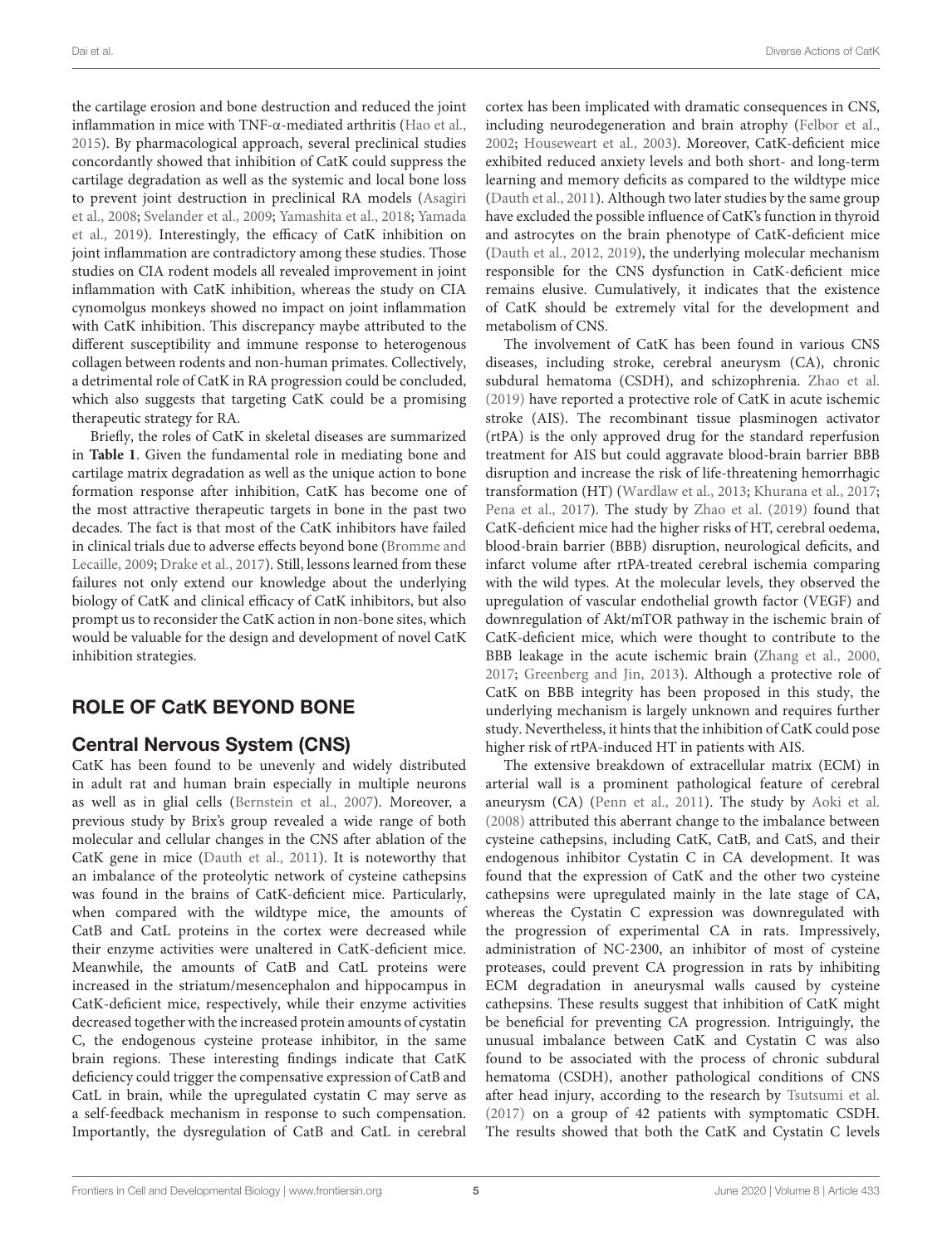were concentrated in CSDH and intracranial cerebrospinal fluid (CSF). However, in peripheral venous blood of CSDH patients, the CatK levels were increased while the Cystatin C levels were decreased when compared with normal controls. The immunohistochemistry staining further revealed the diffuse CatK expression in the outer membrane of CSDH (Tsutsumi et al., 2017). This study suggests that CatK is highly relevant with the development of CSDH.

It was previously found that the CatK gene were among the very few genes that were linked to schizophrenia with various antipsychotic treatment (Ko et al., 2006), wherein its expression in rodent brain striatum was downregulated by the psychotropic substance amphetamine but was upregulated by typical and atypical neuroleptic. Consistently, Lendeckel et al. reported in a later study showing that the CatK expression was markedly upregulated in postmortem brains of patients suffering from schizophrenia who received long-term treatment with neuroleptics (Bernstein et al., 2007). By immunohistochemistry, they further identified that CatK was largely colocalized with enkephalinergic and endorphinergic innervated structures in hypothalamic nuclei (Lendeckel et al., 2009). Interestingly, they also observed a dose-dependent increase of CatK mRNA expression in dopamine receptor-expressing SH-SY5Y cells in response to the treatment of the neuroleptic agent haloperidol (Lendeckel et al., 2009), which reinforced the previous findings by Ko et al. (2006). They further demonstrated that the upregulated cerebral CatK expression by neuroleptic treatment might contribute to the altered opioid levels in brains of schizophrenics probably through processing β-endorphin to release met-enkephalin (Lendeckel et al., 2009).

## Cardiovascular System

The endocardial CatK expression is regulated by RANKL (receptor activator of NFκB ligand)/RANK-NFATc1 signaling pathway (Lange and Yutzey, 2006). Although only a small amount of CatK was detected in normal heart and artery tissues (Inaoka et al., 1995; Sukhova et al., 1998), its expression was significantly upregulated in failing heart, abdominal aortic aneurysms (AAA) lesion and atherosclerotic lesions (Sukhova et al., 1998; Shi et al., 1999; Lutgens et al., 2006). Consistently, the existing evidence from a series of studies on the genetic CatK knockout mouse reveal that CatK is not essentially required for the organogenesis and postnatal development of cardiovascular system (Lange and Yutzey, 2006), but it is actively involved in the progression of various cardiovascular diseases (Lutgens et al., 2007).

The link between CatK and cardiac dysfunction has been extensively studied. Zhao and colleagues previously found that the elevated serum CatK levels were closely associated with the presence of chronic heart failure (CHF) (Zhao et al., 2015). They showed that patients with CHF who showed a low left ventricular ejection fraction (LVEF) had significantly higher serum CatK levels than those who showed a high LVEF. Consistently, in another study by Hua et al. (2013a) they detected the high CatK expression in human hearts of end-stage dilated cardiomyopathy. On the other hand, the Nair's group has reported serial studies on CatK knockout mice to authenticate the essential contribution of CatK to cardiac dysfunction, including the obesity-associated cardiac hypertrophy (Hua et al., 2013b), the pressure overload–induced cardiac hypertrophy (Hua et al., 2013a), the diabetes-induced cardiac anomalies (Guo et al., 2017a), and the aging-induced cardiac dysfunction (Hua et al., 2015). They reported several benefits of CatK deficiency to the heart including : (1) inhibiting the expression of cardiac hypertrophic proteins and apoptotic markers and partly reversing the impaired cardiomyocyte contractility associated with high-fat diet (Hua et al., 2013b), (2) attenuating the pressure overloadinduced upregulation of mammalian target of rapamycin and extracellular signal-regulated kinases (ERK) signaling cascades and partly resolving the pressure overload-induced cardiac hypertrophy (Hua et al., 2013a), (3) reducing the cardiac oxidative stress and calcineurin/NFAT signaling and mitigating the cardiac dysfunction in streptozotocin-induced diabetes (Guo et al., 2017a), and (4) ameliorating the aging-related decline in cardiac function via suppressing caspase-dependent and caspase-independent cardiomyocyte apoptosis (Hua et al., 2015). Moreover, in another study on the cardiomyocyte-specific CatKdeficient mouse model by the same group, they showed that the doxorubicin-induced cardiotoxicity could be ameliorated by cardiomyocyte-specific ablation of CatK (Guo et al., 2018). Collectively, these serial studies hint the crucial role of CatK in cardiac dysfunction. Intriguingly, a recent study by Fang et al. (2019) showed that the plasma CatK levels were significantly increased in patients with coronary heart diseases (CHD) particularly in those with acute myocardial infarction (MI) when compared to non-CHD controls. They further detected the elevated CatK expression in heart from the post-MI mouse, which mainly localized to cardiomyocytes, ECs, fibroblasts, macrophages and  $CD4^{+++}$  T cells as well. Surprisingly, contrary to the aforementioned protective role of CatK deficiency on cardiac function (Hua et al., 2013a,b, 2015; Guo et al., 2017a, 2018), they found that the CatK-deficient mice exhibited worsen post-MI cardiac function along with increased collagen deposition and fibrosis, enhanced cardiac cell death, and reduced cardiac cell proliferation than the wildtype controls. Moreover, they showed that CatK deficiency or inhibition increased cardiomyocyte death, whereas CatK inhibition suppressed CD4+ T-cell and macrophage death in vitro. These findings in turn hint a protective role of CatK on the cardiac function after MI. In addition, a research group from Japan studied the link between CatK and atrial fibrillation (AF) (Fujita et al., 2013). They found that the plasma CatK levels were higher in patients with persistent AF than those with paroxysmal AF. Moreover, the atrial CatK expression and activity were found to be also increased in the rabbits with tachypacing-induced AF, which could be attributed to the activation of Ang II (angiotensin II)/AT1R (angiotensin type 1 receptor) signaling pathway in the atrium with AF. Although the atrial CatK expression seems to be closely associated with the presence of AF, it requires further mechanistic studies to determine the effect of CatK deficiency or inhibition on AF.

Apart from cardiac dysfunction, CatK has been implicated in the pathogenesis of other cardiovascular disorders including AAA, coronary artery diseases and atherosclerosis. The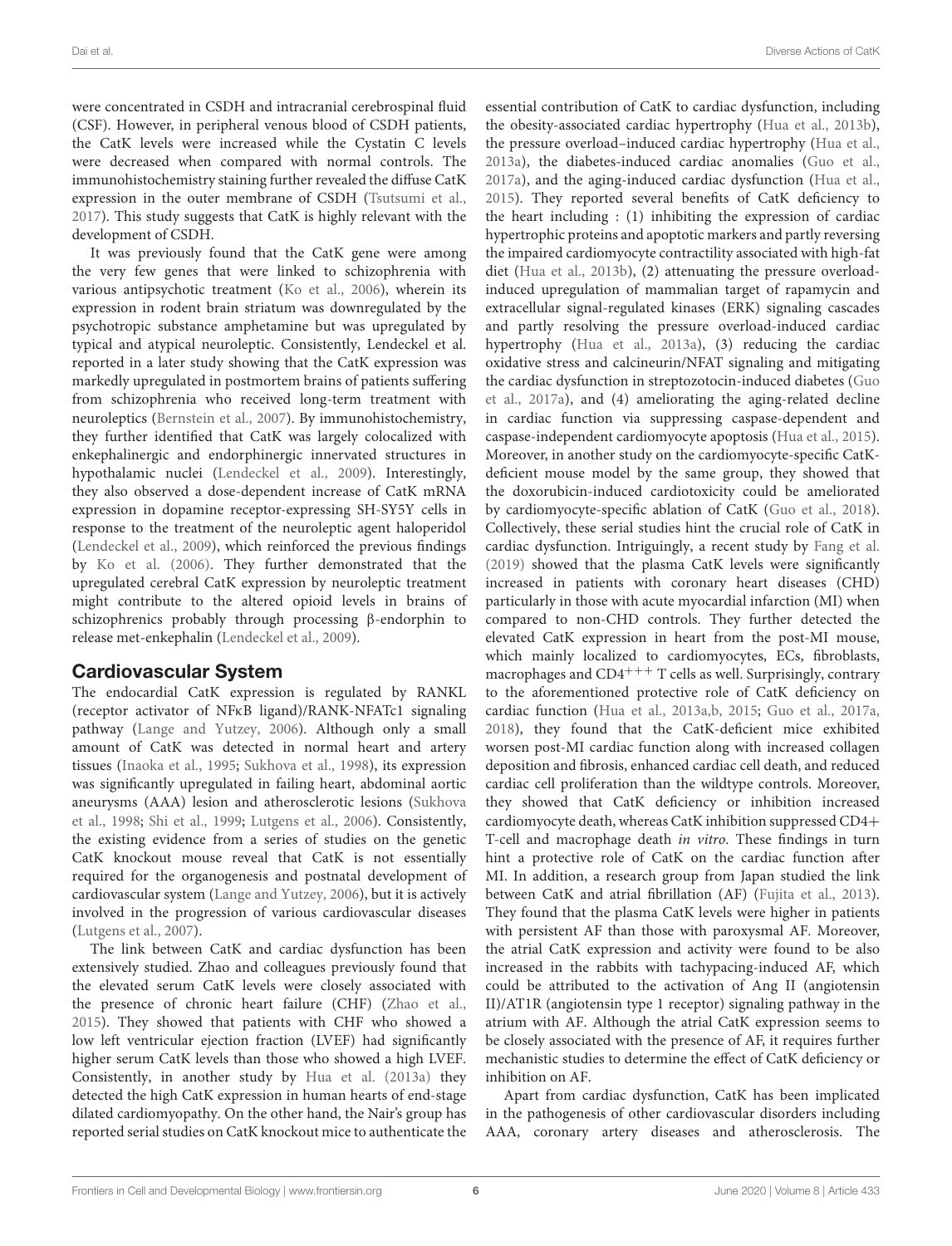concurrent overexpression of CatK and CatS was previously identified in the human AAA lesions (Shi et al., 1999). A later study by Sun and colleagues further confirmed that CatK could play an essential role in AAA formation (Sun et al., 2012). They found that CatK knockout mice were protected from elastase perfusion-induced experimental AAA. Mechanistically, it was shown that CatK could promote T-cell proliferation, vascular SMC apoptosis, and elastin degradation to contribute to AAA formation. Cheng et al. (2013) studied the relationship between plasma circulating CatK and the prevalence of coronary artery disease (CAD), by which they showed that CatK level was an independent predictor of CAD. In this study, they found that patients with CAD had higher circulating CatK levels than the non-CAD controls. The CatK levels were positively correlated with the ratios of ICTP (cross linked carboxy-terminal telopeptide of collagen type I) /I-PINP (intact procollagen type I N-terminal propeptide), the collagen turnover-related index, indicating that the elevated circulating CatK levels were closely associated with the increased collagen turnover in CAD patients. Interestingly, among the CAD patients, the individuals with acute coronary syndrome had higher CatK levels than those with stable angina pectoris. More importantly, the CatK levels were found to be correlated positively with the percent plaque volumes and inversely with the percent fibrous volumes of coronary artery by intravascular ultrasound. These clinical findings were in line with the previous histopathological findings in human atheroma specimens showing that CatK expression was remarkably upregulated in the atherosclerotic lesions of human aorta (Sukhova et al., 1998; Lutgens et al., 2006). Specifically, the CatK expression was detected in the intima and medial SMCs of early human atherosclerotic lesions and in macrophages and SMCs of the fibrous cap in advanced atherosclerotic plaques (Sukhova et al., 1998). All these findings indicate the possible involvement of CatK in atherosclerosis. The role of CatK on the progression of atherosclerotic plaque was further investigated in the study by Lutgens and colleagues using the atherosclerosisprone mouse model with CatK deficiency (CatK<sup>-/-</sup>apoE<sup>-/-</sup> mice) (Lutgens et al., 2006). They found that the deficiency of CatK resulted in the reduced number of advanced lesions as well as decreased individual advanced plaque area but increased number of initial plaques in the CatK-deficient apoE<sup>-/-</sup> mice as compared with the CatK-intact apoE<sup>-/-</sup>. Moreover, the atherosclerotic plaques were highly fibrotic in CatK-deficient apoE−/ <sup>−</sup> mice, which characterizing a stable plaque phenotype. On the other hand, Platt et al. observed the increased expression and activity of CatK in mouse aortic endothelial cells (MAEC) exposed to proatherogenic oscillatory shear (OS) than the MAECs exposed to atheroprotective, unidirectional laminar shear stress (LS) (Platt et al., 2007). They further showed that knocking down CatK with small-interfering RNA (siRNA) could decreased OS-dependent elastase and gelatinase activities in MAECs. Similarly, another recent study reported that genetic knockout of CatK could mitigate the calcification, migration and proliferation of mouse aortic vascular SMCs (Guo et al., 2017b), which may contribute to the vascular calcification and intimal thickening in atherosclerosis. Collectively, these findings suggest

by increasing plaque fibrosis and decreasing the aberrant arterial wall remodeling. Interestingly, in the aforementioned study by Lutgens et al. (2006) they also showed that CatK deficiency in apoE−/ <sup>−</sup> mice simultaneously accelerated the formation of macrophage foam cells, the featured cell type occupying much of the lesion volume in early to intermediate atherosclerotic lesion that could lead to the progression of atherosclerosis (Rader and Pure, 2005). Both the scavenger receptor (SR)-mediated uptake of oxidized low-density lipoprotein (OX-LDL) and the storage of cholesterol esters in macrophages, as well as the lysosomal size of macrophage foam cells, were found to be increased in the absence of CatK (Lutgens et al., 2006). In addition, the CatK-deficient apoE−/ <sup>−</sup> mice in this study showed a trend toward increased serum cholesterol, LDL cholesterol, and triglyceride levels and decreased HDL cholesterol levels (Lutgens et al., 2006), while these changes in serum lipid profile are generally considered as the clinical pro-atherogenic factor (Linton et al., 2000). Therefore, these findings not only hint a potential role of CatK in lipid metabolism, but also indicate that CatK deficiency could aggravate the formation of macrophage foam cells, which may affect the plaque stability.

## Respiratory System

It is known that the lysosomal cysteine proteases play a crucial role in ECM remodeling, immunoregulation and surfactant protein processing in the lung (Buhling et al., 2004). As one of the most potent cysteine proteases, CatK has been linked with various diseases of the respiratory system. The aberrant CatK activity is closely associated with the inadequate collagen turnover in the lung.

The expression of CatK was detected in the bronchial and alveolar epithelial cells as well as alveolar macrophages in the normal lung (Buhling et al., 1999; Haeckel et al., 1999; Buhling et al., 2001). In fact, CatK plays a pivotal role in pulmonary homeostasis through collagen cleavage, which is required for the airway structural integrity (Bühling et al., 2004; Zhang et al., 2011). A previous study on CatK-deficient mice demonstrated that CatK could partly regulate mouse airway development (Zhang et al., 2011). Meanwhile, TGF-β1 was proven as an efficient substrate of CatK. This finding echoed the previous finding on the inverse correlation between the expression of CatK and TGF-β1 in lung tissues of mice with silica-induced lung fibrosis (van den Brule et al., 2005). Collectively, it indicates that the interaction between CatK and TGF-β1 might be necessary for preventing the excessive TGF-β1-driven airway remodeling, which is important for the airway development and lung homeostasis. Bühling et al. (2004) reported a protective role of CatK in lung fibrosis. They showed that CatKdeficient mice developed more pulmonary fibrosis than wildtype controls after bleomycin induction. The pulmonary fibroblast from CatK-deficient mice showed decreased cathepsin-mediated collagenolytic activity as compared with those from wildtype mice, whereas pulmonary fibroblast from patients with lung fibrosis exhibited enhanced CatK activity. Interestingly, they further showed that, comparing with nonfibrotic lung tissues, CatK expression was significantly upregulated in the fibrotic lung tissues from mice and patients with pulmonary fibrosis,

that CatK deficiency may have a protective role in atherosclerosis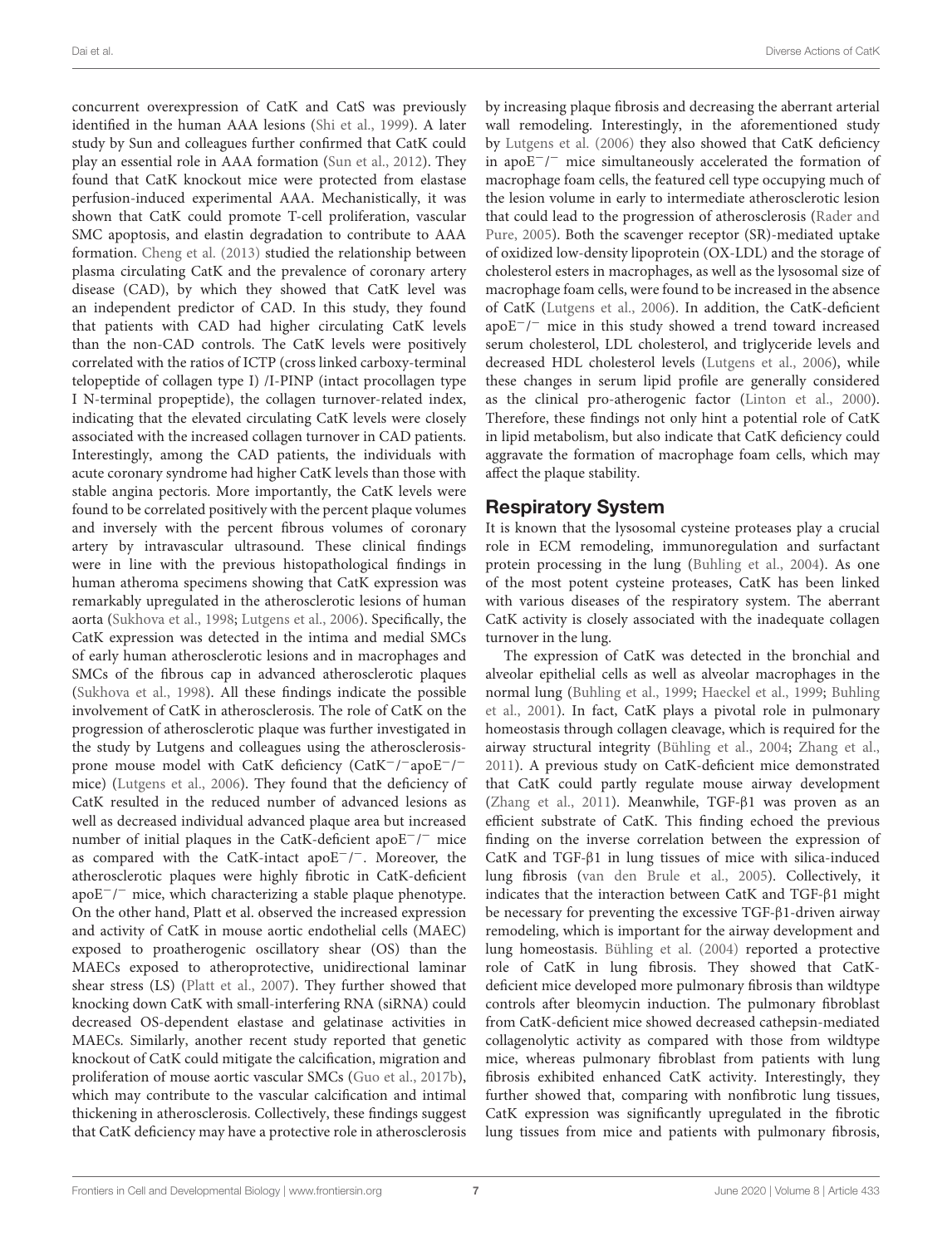which could be dominantly contributed by the excessive CatK expression in pulmonary fibroblasts but not in bronchial epithelial cells and alveolar macrophages that were previously considered as the major cell type with CatK expression in lung (Buhling et al., 1999, 2001; Haeckel et al., 1999). The upregulated CatK expression in the fibrotic lung may reflect the self-defense mechanism in response to lung fibrosis.

Despite the protective role of CatK on lung fibrosis is univocal, the over-expression of CatK could be harmful in some other lung diseases. For example, lung emphysema, of which cigarette smoking is the major cause, was closely associated with CatK over-expression in lung (Zheng et al., 2000; Golovatch et al., 2009). The activity of CatK instead of MMPs was found to be upregulated in the lung tissues of guinea pig with cigarette smoke-induced emphysema, which may contribute to the remodeling of the lung ECM with disease progression (Golovatch et al., 2009). Additionally, a recent study done by Kubler et al. (2016) reported the negative impact of CTSK over-expression in active pulmonary tuberculosis (TB). It was observed that CatK was most abundantly expressed in cavitary lesion, which was associated with the collagen turnover of cavitation in a rabbit model of TB. They also found the increased plasma CatK levels in patients with TB when compared with healthy controls, which, as they suggested, was a feature of active pulmonary tuberculosis.

CatK has also been connected with some of the lung tumors. It was found that CatK was diffusely and strongly expressed in pulmonary perivascular epithelioid cell tumor and it maybe a potential biomarker for identification of such kind of disease (Calio et al., 2018). In addition, the expression of CatK was restricted in the LAM cells in pulmonary lymphangioleiomyomatosis (LAM), a rare disease in which LAM cells and fibroblasts form lung nodules (Chilosi et al., 2009). Dongre et al. (2017) recently reported that LAM nodulederived CatK activity, which was thought to contribute to cyst formation and tissue damage in lung (Chilosi et al., 2009), was largely dependent on the interactions between LAM cells and lung fibroblasts.

## Other Organs and Systems

CatK could play a unique role in autoimmune diseases. Researchers have previously showed that either genetic deficiency or pharmacological inhibition of CatK could suppress the autoimmune inflammation in animals with experimental autoimmune encephalomyelitis and adjuvant-induced arthritis and lupus, respectively (Asagiri et al., 2008; Zhou et al., 2017). In the study by Takayanagi's group, they demonstrated that the lack of CatK activity could affect the innate immune response to pathogen DNA by compromising Toll-like receptors 9 (TLR9) signaling in dendritic cells (DCs), leading to the attenuated induction of T helper 17 cells without affecting the antigenpresenting ability of DCs (Asagiri et al., 2008). In another study by Shi's group, they showed that CatK could contribute to autoimmune inflammation by regulating TLR7 expression, proteolytically processing TLR7, reducing the T regulatory cells (Tregs) numbers, and suppressing Treg immunosuppression activity against T effector cells (Zhou et al., 2017).

CatK is also involved in the physiological function of thyroid. It is expressed by the thyroid epithelial cells and secreted into the follicular lumen for mediating the extracellular proteolysis of the prohormone thyroglobulin (TG), which is the essential process for the thyroxine liberation (Tepel et al., 2000; Friedrichs et al., 2003; Jordans et al., 2009). Interestingly, it was found that serum CatK levels were increased by a suppressive L-thyroxine therapy but negatively correlated with aging in patients with differentiated thyroid cancer, although reasons account for this phenomenon remains unclear (Mikosch et al., 2008). On the other hand, the osteoclast-like multinucleated giant cells (MGCs) with CatK-expression were previously identified in the tumor mass of patients with anaplastic carcinoma of the thyroid gland (ACT), which were postulated to contribute to the invasive behavior of this tumor (Gaumann et al., 2001).

The CatK expression was also detected in white adipose tissue (Soukas et al., 2000; Chiellini et al., 2003), and it was markedly increased in the overweight/obese mice and peoples as compared to their controls with normal weight (Xiao et al., 2006; Yang et al., 2008). Previous studies have elegantly demonstrated that CatK could play a critical role in adipogenesis, since its expression was detected in pre-adipocytes and gradually upregulated during adipocyte differentiation (Chiellini et al., 2003), while the adipogenesis was enhanced by CatK overexpression but retarded after CatK deficiency (Funicello et al., 2007; Yang et al., 2008). In addition, body weight gained after high-fat diet was remarkably decreased in mice with either genetic knockout or pharmacological inhibition of CatK when compared with the controls (Yang et al., 2008). Moreover, the CatK-deficient mice also revealed a higher lipolytic rate in young age, an increased rate of free fatty acid oxidation after high-fat diet, and the altered serum cholesterol profiles upon the apolipoprotein E knockout, respectively, when compared with wildtype controls (Lutgens et al., 2006; Funicello et al., 2007). These findings implied the role of CatK in lipid homeostasis and metabolism.

On the other hand, the activities of CatK in skin areas is conditional. CatK gene was not detectable under normal conditions (Runger et al., 2007), but it was strongly expressed under certain circumstances, such as inflammation, scar formation and other cell-rich fibrosing processes (Quintanilla-Dieck et al., 2009). It was found that CatK expression was especially prominent in young scars and reduced with time (Quintanilla-Dieck et al., 2009). In addition to scar formation, a vital role of CatK was also suggested in primary melanomas and cutaneous melanoma metastases (Quintanilla-Dieck et al., 2008). Besides, the upregulation of CatK in the psoriatic lesions of patients with psoriasis was documented by Hirai et al. (2013). Coincidently, the upregulated CatK was found to be associated with oral squamous cell carcinoma (OSCC), in which CatK may be served as a predictive biomarker according to the study by Leusink et al. (2018).

Collectively, the roles of CatK beyond bone are summarized in **Table 2**. To sum up, based on the currently available evidence from CatK-deficient mouse model, it appears that the lack of CatK activity could bring benefits to the heart and vessels. However, results from the Phase III clinical trial of odanacatib have recorded a significantly higher incidence of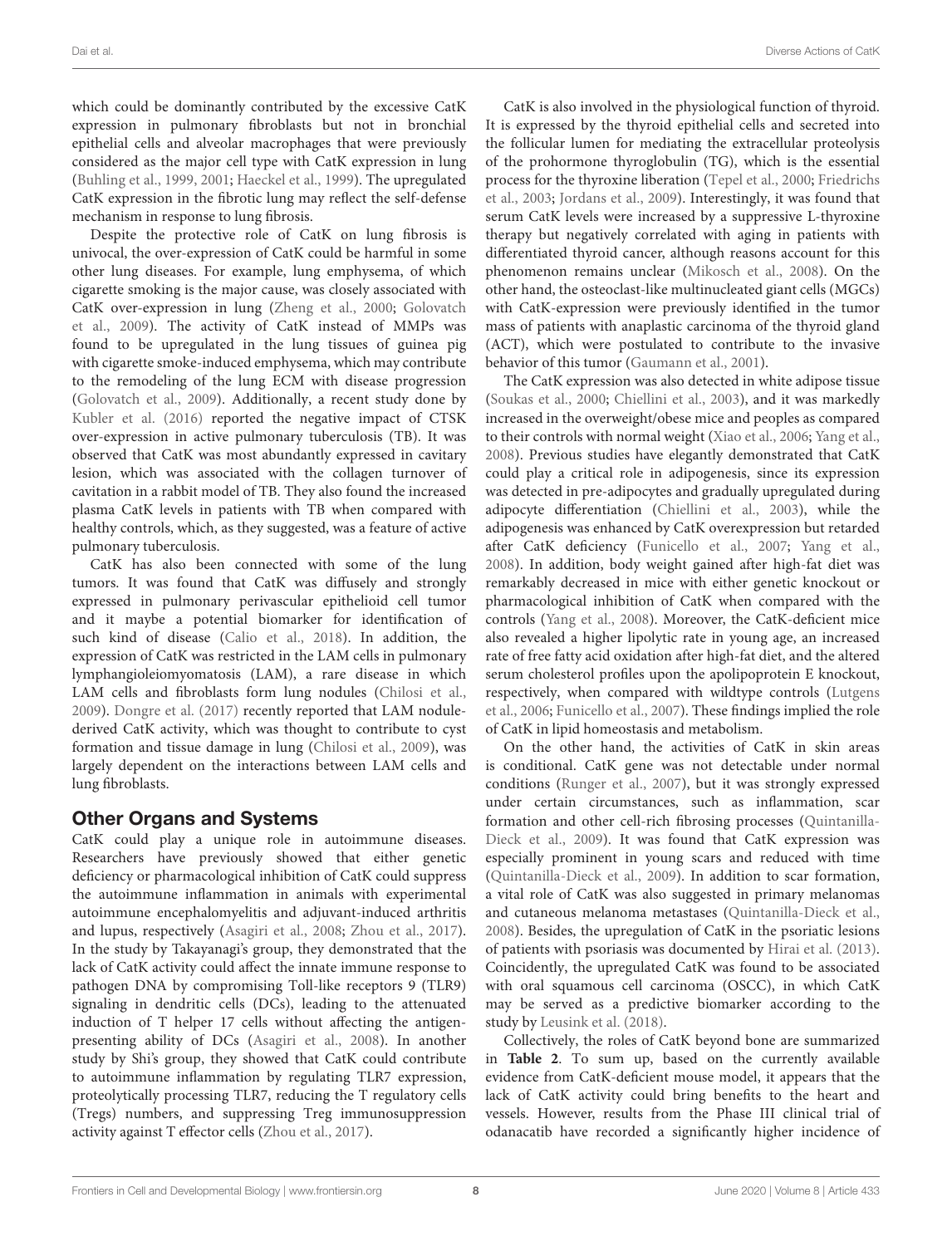Dai et al. Diverse Actions of CatK

stroke, more episodes of new or recurrent atrial fibrillation or flutter and more cases of cardiovascular death in the odanacatib group as compared with placebo group (McClung et al., 2019), which highlight the cardiovascular adverse effects associated with CatK inhibition. It remains to be answered whether these cardiovascular adverse effects are attributable to the potential off-target of odanacatib or the direct inhibition of CatK in cardio-cerebrovascular tissues. Nevertheless, the inconsistency of cardiovascular impact between CatK knockout and CatK inhibition remind us that inactivation of this protease may not necessarily mimic the consequences of gene deficiency. Since inhibition of CatK with odanacatib treatment could result in the elevated CatK expression and accumulation in osteoclasts in vitro (Leung et al., 2011), it is plausible that CatK inhibitor could also induce the upregulation of CatK in cardio-cerebrovascular cells, which is thought to be detrimental to heart and vessels, and thus, worth further investigation. On the other hand, another CatK inhibitor Balicatib were terminated in Phase II trials due to cutaneous lesions such as pruritus, skin rashes and rare morphea-like skin changes as reported (Peroni et al., 2008; Runger et al., 2012). These dermatologic adverse events were thought to be attributed to the lysosomotropism property of this basic compound, which potentially led to the off-target inhibition of cathepsins B, L, and S expressed in skin fibroblasts. This failure in turn alerts us the importance of designing the highly selective CatK inhibitor to avoid off-target side effects.

## **CONCLUSION**

Currently, CatK was among the most attractive targets for antiosteoporosis drug development. This cysteine protease bears important functions in mediating bone resorption. However, the activity of CatK has far-reaching effects throughout various organs besides bone. The fact is that CatK not only demonstrates vastly distinct functional roles beyond bone, but also involves in various diseases beyond the musculoskeletal system. Nevertheless, the exact role of CatK and the underlying mechanisms in these diseases are not well-elaborated. Therefore, more in-depth mechanistic studies are urgently required to delineate the critical roles of CatK in these diseases. In another word, the sophisticated roles of CatK in various diseases beyond the musculoskeletal system would in turn pose the higher risk of adverse effects in non-bone sites after inhibiting CatK. Thus,

## REFERENCES

- Aoki, T., Kataoka, H., Ishibashi, R., Nozaki, K., and Hashimoto, N. (2008). Cathepsin B, K, and S are expressed in cerebral aneurysms and promote the progression of cerebral aneurysms. Stroke 39, 2603–2610. [doi: 10.1161/](https://doi.org/10.1161/STROKEAHA.107.513648) [STROKEAHA.107.513648](https://doi.org/10.1161/STROKEAHA.107.513648)
- Asagiri, M., Hirai, T., Kunigami, T., Kamano, S., Gober, H. J., Okamoto, K., et al. (2008). Cathepsin K-dependent toll-like receptor 9 signaling revealed in experimental arthritis. Science 319, 624–627. [doi: 10.1126/science.115](https://doi.org/10.1126/science.1150110) [0110](https://doi.org/10.1126/science.1150110)
- Balkan, W., Martinez, A. F., Fernandez, I., Rodriguez, M. A., Pang, M., and Troen, B. R. (2009). Identification of NFAT binding sites that mediate stimulation of

researchers should be alerted to these risks when CatK inhibitors are developed as anti-osteoporosis drugs, while physicians should be more cautious when CatK inhibitors are prescribed for antiosteoporosis treatment in patients with or with increased risk of developing those diseases. On the other hand, aptamer-drug conjugates (ApDC) have emerged over the past decades as a class of potential targeting agents to improve the efficacy of the traditional chemical compounds and overcome their potential side effect in off-target organs (Chen et al., 2017). Therefore, as an alternative strategy, it would be desirable to design and develop the novel "smart" CatK inhibitor chemically conjugated with bone-targeted aptamer (Zhang et al., 2012; Liu et al., 2015), by which it would facilitate the CatK inhibitor targeting bone to reduce its exposure in non-bone sites so as to prevent the potential adverse effects beyond bone.

## AUTHOR CONTRIBUTIONS

RD and ZW did literature searching and prepared the manuscript. HC, JLu and AL helped in revising the manuscript. JLiu and GZ conceived the review topic and wrote most of the manuscript.

## FUNDING

This work was supported by the National Key R&D Program of China (2018YFA0800804), the Hong Kong General Research Fund (HKBU12102914 to GZ, HKBU12101117 to GZ, HKBU12136616 to JLiu, and HKBU12103519 to JLiu), the National Natural Science Foundation Council of China (81702189 to JLiu and 81803374 to JLu), Shenzhen Science and Technology innovation fund (JCYJ20180302174121208 to JLu), the Science and Technology Planning Project of Shantou (190430105264372 to ZW), the Interdisciplinary Research Clusters Matching Scheme of Hong Kong Baptist University (RC-IRCs/17-18/02 to GZ), and the Quality Project of Shantou University Medical College (2019 Quality Project to ZW).

## ACKNOWLEDGMENTS

Sincere thanks should go to the other academic and staff members in AL and GZ's group at the Hong Kong Baptist University.

cathepsin K promoter activity by RANK ligand. Gene 446, 90–98. [doi: 10.1016/](https://doi.org/10.1016/j.gene.2009.06.013) [j.gene.2009.06.013](https://doi.org/10.1016/j.gene.2009.06.013)

- Baron, R., Ferrari, S., and Russell, R. G. (2011). Denosumab and bisphosphonates: different mechanisms of action and effects. Bone 48, 677–692. [doi: 10.1016/j.](https://doi.org/10.1016/j.bone.2010.11.020) [bone.2010.11.020](https://doi.org/10.1016/j.bone.2010.11.020)
- Bernstein, H. G., Bukowska, A., Dobrowolny, H., Bogerts, B., and Lendeckel, U. (2007). Cathepsin K and schizophrenia. Synapse 61, 252–253. [doi: 10.1002/syn.](https://doi.org/10.1002/syn.20358) [20358](https://doi.org/10.1002/syn.20358)
- Bertola, D., Amaral, C., Kim, C., Albano, L., Aguena, M., and Passos-Bueno, M. R. (2010). Craniosynostosis in pycnodysostosis: broadening the spectrum of the cranial flat bone abnormalities. Am. J. Med. Genet. A 152A, 2599–2603. [doi: 10.1002/ajmg.a.33609](https://doi.org/10.1002/ajmg.a.33609)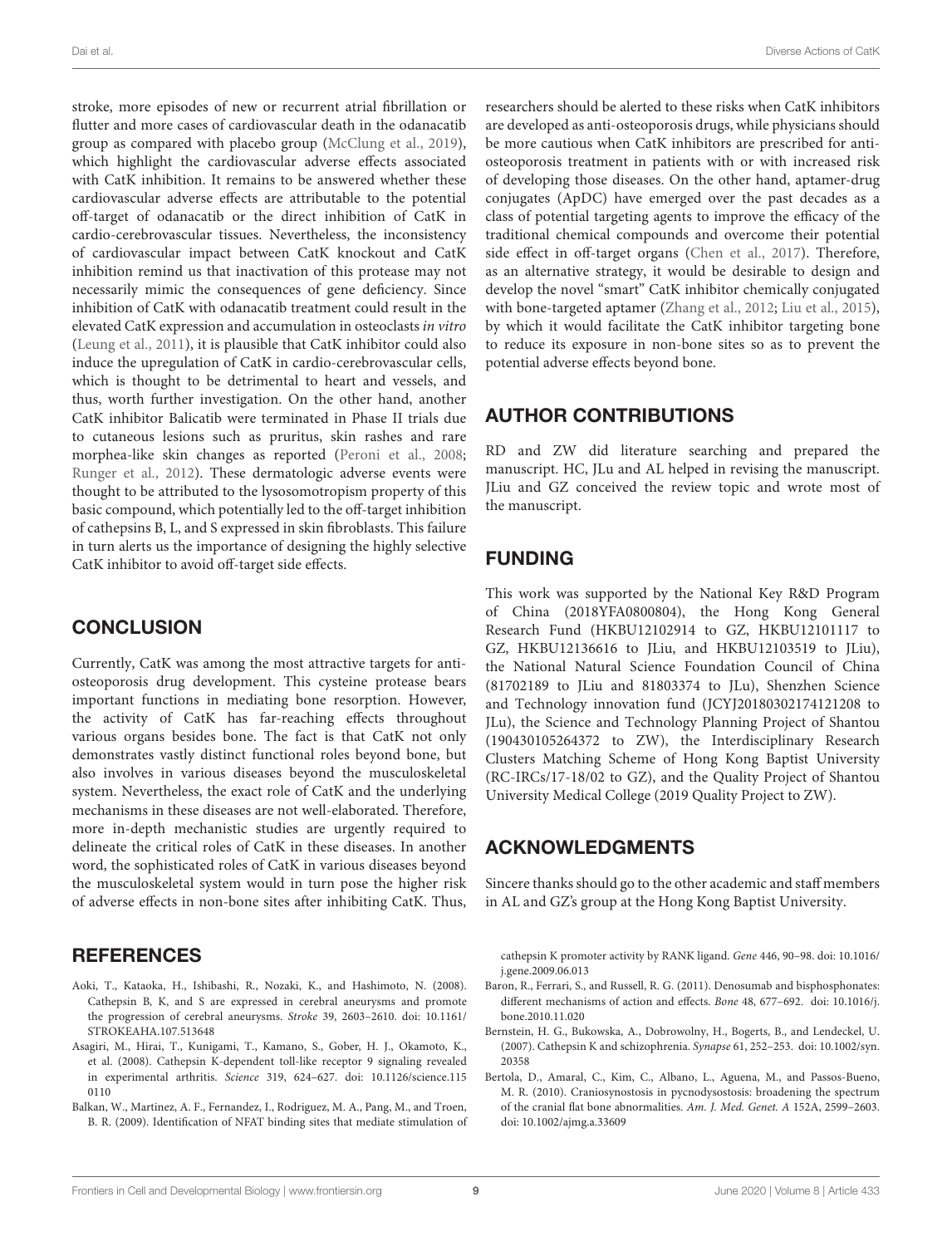- Bonnet, N., Brun, J., Rousseau, J. C., Duong, L. T., and Ferrari, S. L. (2017). Cathepsin K controls cortical bone formation by degrading periostin. J Bone Miner. Res. 32, 1432–1441. [doi: 10.1002/jbmr.3136](https://doi.org/10.1002/jbmr.3136)
- Bonnet, N., Standley, K. N., Bianchi, E. N., Stadelmann, V., Foti, M., Conway, S. J., et al. (2009). The matricellular protein periostin is required for sost inhibition and the anabolic response to mechanical loading and physical activity. J. Biol. Chem. 284, 35939–35950. [doi: 10.1074/jbc.M109.060335](https://doi.org/10.1074/jbc.M109.060335)
- Bossard, M. J., Tomaszek, T. A., Thompson, S. K., Amegadzie, B. Y., Hanning, C. R., Jones, C., et al. (1996). Proteolytic activity of human osteoclast cathepsin K. Expression, purification, activation, and substrate identification. J. Biol. Chem. 271, 12517–12524. [doi: 10.1074/jbc.271.21.12517](https://doi.org/10.1074/jbc.271.21.12517)
- Bromme, D., and Lecaille, F. (2009). Cathepsin K inhibitors for osteoporosis and potential off-target effects. Expert Opin. Investig. Drugs 18, 585–600. [doi: 10.](https://doi.org/10.1517/13543780902832661) [1517/13543780902832661](https://doi.org/10.1517/13543780902832661)
- Bromme, D., and Okamoto, K. (1995). Human cathepsin O2, a novel cysteine protease highly expressed in osteoclastomas and ovary molecular cloning, sequencing and tissue distribution. Biol. Chem. Hoppe Seyler 376, 379–384. [doi: 10.1515/bchm3.1995.376.6.379](https://doi.org/10.1515/bchm3.1995.376.6.379)
- Bromme, D., Panwar, P., and Turan, S. (2016). Cathepsin K osteoporosis trials, pycnodysostosis and mouse deficiency models: commonalities and differences. Expert Opin. Drug Discov. 11, 457–472. [doi: 10.1517/17460441.2016.1160884](https://doi.org/10.1517/17460441.2016.1160884)
- Buhling, F., Gerber, A., Hackel, C., Kruger, S., Kohnlein, T., Bromme, D., et al. (1999). Expression of cathepsin K in lung epithelial cells. Am. J. Respir. Cell Mol. Biol. 20, 612–619.
- Buhling, F., Reisenauer, A., Gerber, A., Kruger, S., Weber, E., Bromme, D., et al. (2001). Cathepsin K–a marker of macrophage differentiation? J. Pathol. 195, 375–382. [doi: 10.1002/path.959](https://doi.org/10.1002/path.959)
- Bühling, F., Röcken, C., Brasch, F., Hartig, R., Yasuda, Y., Saftig, P., et al. (2004). Pivotal role of cathepsin K in lung fibrosis. Am. J. Pathol. 164, 2203–2216. [doi: 10.1016/s0002-9440\(10\)63777-7](https://doi.org/10.1016/s0002-9440(10)63777-7)
- Buhling, F., Waldburg, N., Reisenauer, A., Heimburg, A., Golpon, H., and Welte, T. (2004). Lysosomal cysteine proteases in the lung: role in protein processing and immunoregulation. Eur. Respir. J. 23, 620–628. [doi: 10.1183/09031936.04.](https://doi.org/10.1183/09031936.04.00105304) [00105304](https://doi.org/10.1183/09031936.04.00105304)
- Calio, A., Mengoli, M. C., Cavazza, A., Rossi, G., Ghimenton, C., Brunelli, M., et al. (2018). Cathepsin K expression in clear cell "sugar" tumor (PEComa) of the lung. Virchows Arch. 473, 55–59. [doi: 10.1007/s00428-018-2325-1](https://doi.org/10.1007/s00428-018-2325-1)
- Chavassieux, P., Asser Karsdal, M., Segovia-Silvestre, T., Neutzsky-Wulff, A. V., Chapurlat, R., Boivin, G., et al. (2008). Mechanisms of the anabolic effects of teriparatide on bone: insight from the treatment of a patient with pycnodysostosis. J. Bone Miner. Res. 23, 1076–1083. [doi: 10.1359/jbmr.08](https://doi.org/10.1359/jbmr.080231) [0231](https://doi.org/10.1359/jbmr.080231)
- Chen, K., Liu, B., Yu, B., Zhong, W., Lu, Y., Zhang, J., et al. (2017). Advances in the development of aptamer drug conjugates for targeted drug delivery. Wiley Interdiscip. Rev. Nanomed. Nanobiotechnol. 9:e1438. [doi: 10.1002/wnan.1438](https://doi.org/10.1002/wnan.1438)
- Cheng, X. W., Kikuchi, R., Ishii, H., Yoshikawa, D., Hu, L., Takahashi, R., et al. (2013). Circulating cathepsin K as a potential novel biomarker of coronary artery disease. Atherosclerosis 228, 211–216. [doi: 10.1016/j.atherosclerosis.2013.](https://doi.org/10.1016/j.atherosclerosis.2013.01.004) [01.004](https://doi.org/10.1016/j.atherosclerosis.2013.01.004)
- Chiellini, C., Costa, M., Novelli, S. E., Amri, E. Z., Benzi, L., Bertacca, A., et al. (2003). Identification of cathepsin K as a novel marker of adiposity in white adipose tissue. J. Cell. Physiol. 195, 309–321. [doi: 10.1002/jcp.10253](https://doi.org/10.1002/jcp.10253)
- Chilosi, M., Pea, M., Martignoni, G., Brunelli, M., Gobbo, S., Poletti, V., et al. (2009). Cathepsin-K expression in pulmonary lymphangioleiomyomatosis. Mod. Pathol. 22, 161–166. [doi: 10.1038/modpathol.2008.189](https://doi.org/10.1038/modpathol.2008.189)
- Christensen, J., and Shastri, V. P. (2015). Matrix-metalloproteinase-9 is cleaved and activated by cathepsin K. BMC Res. Notes 8:322. [doi: 10.1186/s13104-015-](https://doi.org/10.1186/s13104-015-1284-8) [1284-8](https://doi.org/10.1186/s13104-015-1284-8)
- Conaghan, P. G., Bowes, M. A., Kingsbury, S. R., Brett, A., Guillard, G., Rizoska, B., et al. (2019). Disease-modifying effects of a novel cathepsin K inhibitor in osteoarthritis: a randomized, placebo-controlled study. Ann. Intern. Med. 172, 86–95. [doi: 10.7326/M19-0675](https://doi.org/10.7326/M19-0675)
- Connor, J. R., LePage, C., Swift, B. A., Yamashita, D., Bendele, A. M., Maul, D., et al. (2009). Protective effects of a cathepsin K inhibitor, SB-553484, in the canine partial medial meniscectomy model of osteoarthritis. Osteoarthr. Cartil. 17, 1236–1243. [doi: 10.1016/j.joca.2009.03.015](https://doi.org/10.1016/j.joca.2009.03.015)
- Costa, A. G., Cusano, N. E., Silva, B. C., Cremers, S., and Bilezikian, J. P. (2011). Cathepsin K: its skeletal actions and role as a therapeutic target in osteoporosis. Nat. Rev. Rheumatol. 7, 447–456. [doi: 10.1038/nrrheum.2011.77](https://doi.org/10.1038/nrrheum.2011.77)
- Dauth, S., Rakov, H., Sirbulescu, R. F., Ilies, I., Weber, J., Batbajar Dugershaw, B., et al. (2019). Function of Cathepsin K in the central nervous system of male mice is independent of its role in the thyroid gland. Cell. Mol. Neurobiol. 1–16. [doi: 10.1007/s10571-019-00765-6](https://doi.org/10.1007/s10571-019-00765-6)
- Dauth, S., Schmidt, M. M., Rehders, M., Dietz, F., Kelm, S., Dringen, R., et al. (2012). Characterisation and metabolism of astroglia-rich primary cultures from cathepsin K-deficient mice. Biol. Chem. 393, 959–970. [doi: 10.1515/hsz-](https://doi.org/10.1515/hsz-2012-0145)[2012-0145](https://doi.org/10.1515/hsz-2012-0145)
- Dauth, S., Sirbulescu, R. F., Jordans, S., Rehders, M., Avena, L., Oswald, J., et al. (2011). Cathepsin K defi ciency in mice induces structural and metabolic changes in the central nervous system that are associated with learning and memory deficits. BMC. Neurosci. 12:74. [doi: 10.1186/1471-2202-12-74](https://doi.org/10.1186/1471-2202-12-74)
- Debnath, S., Yallowitz, A. R., McCormick, J., Lalani, S., Zhang, T., Xu, R., et al. (2018). Discovery of a periosteal stem cell mediating intramembranous bone formation. Nature 562, 133–139. [doi: 10.1038/s41586-018-0554-8](https://doi.org/10.1038/s41586-018-0554-8)
- Dejica, V. M., Mort, J. S., Laverty, S., Antoniou, J., Zukor, D. J., Tanzer, M., et al. (2012). Increased type II collagen cleavage by cathepsin K and collagenase activities with aging and osteoarthritis in human articular cartilage. Arthritis Res. Ther. 14:R113. [doi: 10.1186/ar3839](https://doi.org/10.1186/ar3839)
- Delany, A. M., Amling, M., Priemel, M., Howe, C., Baron, R., and Canalis, E. (2000). Osteopenia and decreased bone formation in osteonectin-deficient mice. J. Clin. Invest. 105, 1325. [doi: 10.1172/jci7039c1](https://doi.org/10.1172/jci7039c1)
- Dongre, A., Clements, D., Fisher, A. J., and Johnson, S. R. (2017). Cathepsin K in lymphangioleiomyomatosis: LAM cell-fibroblast interactions enhance protease activity by extracellular acidification. Am. J. Pathol. 187, 1750–1762. [doi: 10.](https://doi.org/10.1016/j.ajpath.2017.04.014) [1016/j.ajpath.2017.04.014](https://doi.org/10.1016/j.ajpath.2017.04.014)
- Drake, F. H., Dodds, R. A. I, James, E., Connor, J. R., Debouck, C., Richardson, S., et al. (1996). Cathepsin K, but not cathepsins B, L, or S, is abundantly expressed in human osteoclasts. J. Biol. Chem. 271, 12511–12516. [doi: 10.1074/jbc.271.21.](https://doi.org/10.1074/jbc.271.21.12511) [12511](https://doi.org/10.1074/jbc.271.21.12511)
- Drake, M. T., Clarke, B. L., Oursler, M. J., and Khosla, S. (2017). Cathepsin K inhibitors for osteoporosis: biology, potential clinical utility, and lessons learned. Endocr. Rev. 38, 325–350. [doi: 10.1210/er.2015-1114](https://doi.org/10.1210/er.2015-1114)
- Duong, L. T. (2012). Therapeutic inhibition of cathepsin K-reducing bone resorption while maintaining bone formation. Bonekey Rep. 1:67. [doi: 10.1038/](https://doi.org/10.1038/bonekey.2012.67) [bonekey.2012.67](https://doi.org/10.1038/bonekey.2012.67)
- Fang, W., He, A., Xiang, M. X., Lin, Y., Wang, Y., Li, J., et al. (2019). Cathepsin K-deficiency impairs mouse cardiac function after myocardial infarction. J. Mol. Cell. Cardiol. 127, 44–56. [doi: 10.1016/j.yjmcc.2018.11.010](https://doi.org/10.1016/j.yjmcc.2018.11.010)
- Felbor, U., Kessler, B., Mothes, W., Goebel, H. H., Ploegh, H. L., Bronson, R. T., et al. (2002). Neuronal loss and brain atrophy in mice lacking cathepsins B and L. Proc. Natl. Acad. Sci. U.S.A. 99, 7883–7888. [doi: 10.1073/pnas.112632299](https://doi.org/10.1073/pnas.112632299)
- Friedrichs, B., Tepel, C., Reinheckel, T., Deussing, J., von Figura, K., Herzog, V., et al. (2003). Thyroid functions of mouse cathepsins B, K, and L. J. Clin. Invest. 111, 1733–1745. [doi: 10.1172/jci15990](https://doi.org/10.1172/jci15990)
- Fujita, M., Cheng, X. W., Inden, Y., Shimano, M., Yoshida, N., Inoue, A., et al. (2013). Mechanisms with clinical implications for atrial fibrillation-associated remodeling: cathepsin K expression, regulation, and therapeutic target and biomarker. J. Am. Heart Assoc. 2:e000503. [doi: 10.1161/JAHA.113.000503](https://doi.org/10.1161/JAHA.113.000503)
- Funicello, M., Novelli, M., Ragni, M., Vottari, T., Cocuzza, C., Soriano-Lopez, J., et al. (2007). Cathepsin K null mice show reduced adiposity during the rapid accumulation of fat stores. PLoS One 2:e683. [doi: 10.1371/journal.pone.](https://doi.org/10.1371/journal.pone.0000683) [0000683](https://doi.org/10.1371/journal.pone.0000683)
- Garber, K. (2016). Two pioneering osteoporosis drugs finally approach approval. Nat. Rev. Drug. Discov. 15, 445–446. [doi: 10.1038/nrd.2016.132](https://doi.org/10.1038/nrd.2016.132)
- Garnero, P., Borel, O., Byrjalsen, I., Ferreras, M., Drake, F. H., McQueney, M. S., et al. (1998). The collagenolytic activity of cathepsin K is unique among mammalian proteinases. J. Biol. Chem. 273, 32347–32352. [doi: 10.1074/jbc.273.](https://doi.org/10.1074/jbc.273.48.32347) [48.32347](https://doi.org/10.1074/jbc.273.48.32347)
- Gaumann, A., Hansen, T., Kohler, H. H., Kommoss, F., Mann, W., Maurer, J., et al. (2001). The expression of cathepsins in osteoclast-like giant cells of an anaplastic thyroid carcinoma with tracheal perforation. Pathol. Res. Pract. 197, 257–262. [doi: 10.1078/0344-0338-00044](https://doi.org/10.1078/0344-0338-00044)
- Gelb, B. D., Shi, G. P., Chapman, H. A., and Desnick, R. J. (1996). Pycnodysostosis, a lysosomal disease caused by cathepsin K deficiency. Science 273, 1236–1238. [doi: 10.1126/science.273.5279.1236](https://doi.org/10.1126/science.273.5279.1236)
- Golovatch, P., Mercer, B. A., Lemaitre, V., Wallace, A., Foronjy, R. F., and D'Armiento, J. (2009). Role for cathepsin K in emphysema in smoke-exposed guinea pigs. Exp. Lung Res. 35, 631–645. [doi: 10.3109/01902140902822304](https://doi.org/10.3109/01902140902822304)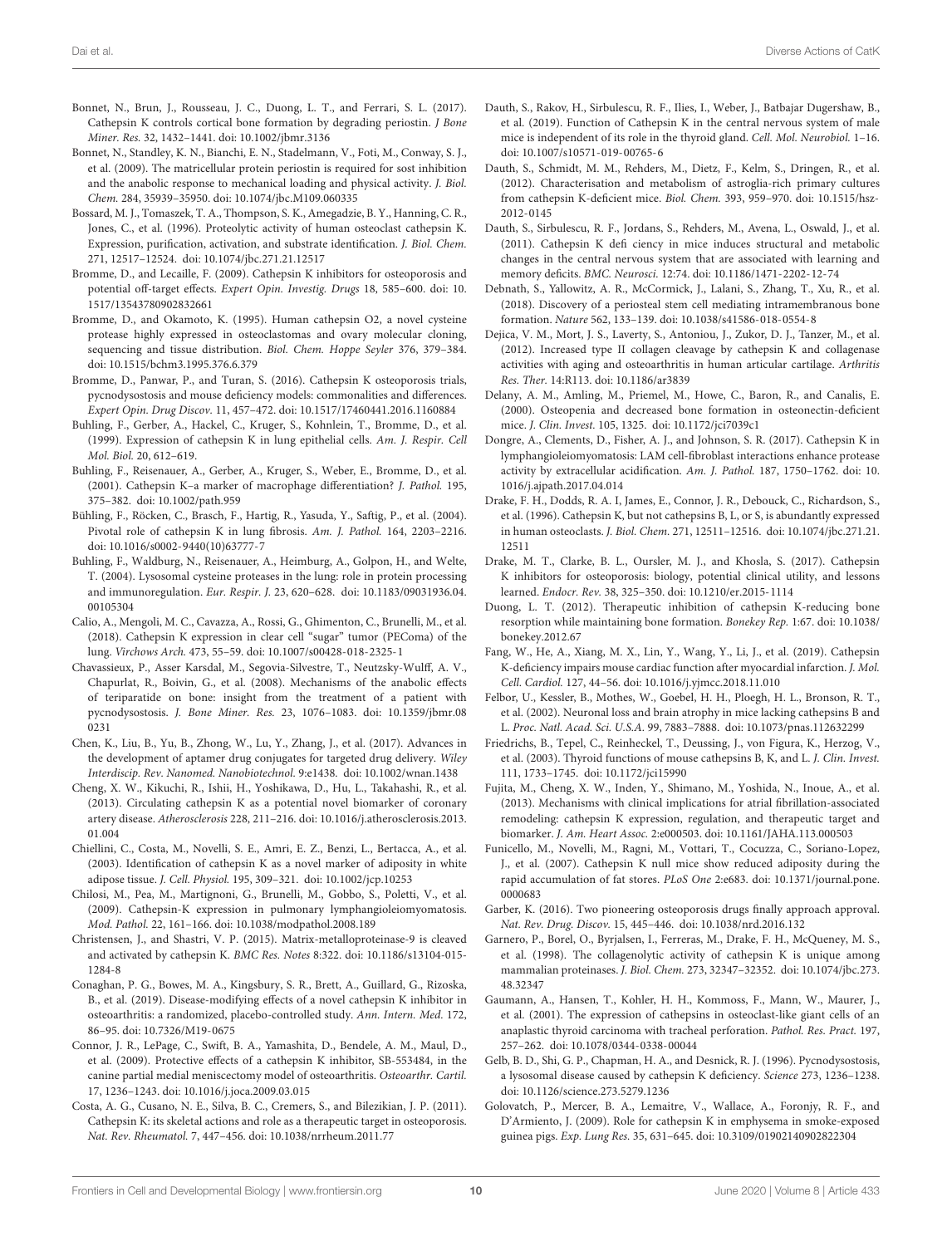- Gowen, M., Lazner, F., Dodds, R., Kapadia, R., Feild, J., Tavaria, M., et al. (1999). Cathepsin K knockout mice develop osteopetrosis due to a deficit in matrix degradation but not demineralization. J. Bone Miner. Res. 14, 1654–1663. [doi:](https://doi.org/10.1359/jbmr.1999.14.10.1654) [10.1359/jbmr.1999.14.10.1654](https://doi.org/10.1359/jbmr.1999.14.10.1654)
- Greenberg, D. A., and Jin, K. (2013). Vascular endothelial growth factors (VEGFs) and stroke. Cell. Mol. Life Sci. 70, 1753–1761. [doi: 10.1007/s00018-013-](https://doi.org/10.1007/s00018-013-1282-8) [1282-8](https://doi.org/10.1007/s00018-013-1282-8)
- Guo, R., Hua, Y., Ren, J., Bornfeldt, K. E., and Nair, S. (2018). Cardiomyocytespecific disruption of Cathepsin K protects against doxorubicin-induced cardiotoxicity. Cell Death Dis. 9:692. [doi: 10.1038/s41419-018-0727-2](https://doi.org/10.1038/s41419-018-0727-2)
- Guo, R., Hua, Y., Rogers, O., Brown, T. E., Ren, J., and Nair, S. (2017a). Cathepsin K knockout protects against cardiac dysfunction in diabetic mice. Sci. Rep. 7:8703. [doi: 10.1038/s41598-017-09037-z](https://doi.org/10.1038/s41598-017-09037-z)
- Guo, R., Ren, J., and Nair, S. (2017b). Cathepsin K knockout inhibits calcification, migration and proliferation of aortic vascular smooth muscle cells. Circulation 136(Suppl. 1), A19464–A19464.
- Haeckel, C., Krueger, S., Buehling, F., Broemme, D., Franke, K., Schuetze, A., et al. (1999). Expression of cathepsin K in the human embryo and fetus. Dev. Dyn. 216, 89–95. [doi: 10.1002/\(sici\)1097-0177\(199910\)216:2<89::aid-dvdy1>3.0.](https://doi.org/10.1002/(sici)1097-0177(199910)216:2<89::aid-dvdy1>3.0.co;2-9) [co;2-9](https://doi.org/10.1002/(sici)1097-0177(199910)216:2<89::aid-dvdy1>3.0.co;2-9)
- Hao, L., Zhu, G., Lu, Y., Wang, M., Jules, J., Zhou, X., et al. (2015). Deficiency of cathepsin K prevents inflammation and bone erosion in rheumatoid arthritis and periodontitis and reveals its shared osteoimmune role. FEBS Lett. 589, 1331–1339. [doi: 10.1016/j.febslet.2015.04.008](https://doi.org/10.1016/j.febslet.2015.04.008)
- Hayami, T., Zhuo, Y., Wesolowski, G. A., Pickarski, M., and Duong, L. T. (2012). Inhibition of cathepsin K reduces cartilage degeneration in the anterior cruciate ligament transection rabbit and murine models of osteoarthritis. Bone 50, 1250–1259. [doi: 10.1016/j.bone.2012.03.025](https://doi.org/10.1016/j.bone.2012.03.025)
- Hirai, T., Kanda, T., Sato, K., Takaishi, M., Nakajima, K., Yamamoto, M., et al. (2013). Cathepsin K is involved in development of psoriasis-like skin lesions through TLR-dependent Th17 activation. J. Immunol. 190, 4805–4811. [doi:](https://doi.org/10.4049/jimmunol.1200901) [10.4049/jimmunol.1200901](https://doi.org/10.4049/jimmunol.1200901)
- Hou, W. S., Bromme, D., Zhao, Y., Mehler, E., Dushey, C., Weinstein, H., et al. (1999). Characterization of novel cathepsin K mutations in the pro and mature polypeptide regions causing pycnodysostosis. J. Clin. Invest. 103, 731–738. [doi:](https://doi.org/10.1172/jci653) [10.1172/jci653](https://doi.org/10.1172/jci653)
- Houseweart, M. K., Pennacchio, L. A., Vilaythong, A., Peters, C., Noebels, J. L., and Myers, R. M. (2003). Cathepsin B but not cathepsins L or S contributes to the pathogenesis of Unverricht-Lundborg progressive myoclonus epilepsy (EPM1). J. Neurobiol. 56, 315–327. [doi: 10.1002/neu.10253](https://doi.org/10.1002/neu.10253)
- Hua, Y., Robinson, T. J., Cao, Y., Shi, G. P., Ren, J., and Nair, S. (2015). Cathepsin K knockout alleviates aging-induced cardiac dysfunction. Aging Cell 14, 345–351. [doi: 10.1111/acel.12276](https://doi.org/10.1111/acel.12276)
- Hua, Y., Xu, X., Shi, G. P., Chicco, A. J., Ren, J., and Nair, S. (2013a). Cathepsin K knockout alleviates pressure overload-induced cardiac hypertrophy. Hypertension 61, 1184–1192. [doi: 10.1161/HYPERTENSIONAHA.111.00947](https://doi.org/10.1161/HYPERTENSIONAHA.111.00947)
- Hua, Y., Zhang, Y., Dolence, J., Shi, G. P., Ren, J., and Nair, S. (2013b). Cathepsin K knockout mitigates high-fat diet-induced cardiac hypertrophy and contractile dysfunction. Diabetes 62, 498–509. [doi: 10.2337/db12-0350](https://doi.org/10.2337/db12-0350)
- Hummel, K. M., Petrow, P. K., Franz, J. K., Muller-Ladner, U., Aicher, W. K., Gay, R. E., et al. (1998). Cysteine proteinase cathepsin K mRNA is expressed in synovium of patients with rheumatoid arthritis and is detected at sites of synovial bone destruction. J. Rheumatol. 25, 1887–1894.
- Inaoka, T., Bilbe, G., Ishibashi, O., Tezuka, K., Kumegawa, M., and Kokubo, T. (1995). Molecular cloning of human cDNA for cathepsin K: novel cysteine proteinase predominantly expressed in bone. Biochem. Biophys. Res. Commun. 206, 89–96. [doi: 10.1006/bbrc.1995.1013](https://doi.org/10.1006/bbrc.1995.1013)
- Jordans, S., Jenko-Kokalj, S., Kuhl, N. M., Tedelind, S., Sendt, W., Bromme, D., et al. (2009). Monitoring compartment-specific substrate cleavage by cathepsins B, K, L, and S at physiological pH and redox conditions. BMC Biochem. 10:23. [doi: 10.1186/1471-2091-10-23](https://doi.org/10.1186/1471-2091-10-23)
- Kafienah, W., Bromme, D., Buttle, D. J., Croucher, L. J., and Hollander, A. P. (1998). Human cathepsin K cleaves native type I and II collagens at the N-terminal end of the triple helix. Biochem. J. 331(Pt 3), 727–732. [doi: 10.1042/bj3310727](https://doi.org/10.1042/bj3310727)
- Khan, B., Ahmed, Z., and Ahmad, W. (2010). A novel missense mutation in cathepsin K (CTSK) gene in a consanguineous Pakistani family with pycnodysostosis. J. Investig. Med. 58, 720–724. [doi: 10.231/JIM.0b013e31](https://doi.org/10.231/JIM.0b013e3181da50bd) [81da50bd](https://doi.org/10.231/JIM.0b013e3181da50bd)
- Khurana, D., Das, B., Kumar, A., Kumar, S. A., Khandelwal, N., Lal, V., et al. (2017). Temporal trends in intravenous thrombolysis in acute ischemic stroke: experience from a tertiary care center in India. J. Stroke Cerebrovasc. Dis. 26, 1266–1273. [doi: 10.1016/j.jstrokecerebrovasdis.2017.01.019](https://doi.org/10.1016/j.jstrokecerebrovasdis.2017.01.019)
- Kiviranta, R., Morko, J., Uusitalo, H., Aro, H. T., Vuorio, E., and Rantakokko, J. (2001). Accelerated turnover of metaphyseal trabecular bone in mice overexpressing cathepsin K. J. Bone Miner. Res. 16, 1444–1452. [doi: 10.1359/](https://doi.org/10.1359/jbmr.2001.16.8.1444) [jbmr.2001.16.8.1444](https://doi.org/10.1359/jbmr.2001.16.8.1444)
- Ko, F., Tallerico, T., and Seeman, P. (2006). Antipsychotic pathway genes with expression altered in opposite direction by antipsychotics and amphetamine. Synapse 60, 141–151. [doi: 10.1002/syn.20287](https://doi.org/10.1002/syn.20287)
- Konttinen, Y. T., Mandelin, J., Li, T. F., Salo, J., Lassus, J., Liljestrom, M., et al. (2002). Acidic cysteine endoproteinase cathepsin K in the degeneration of the superficial articular hyaline cartilage in osteoarthritis. Arthritis Rheum. 46, 953–960. [doi: 10.1002/art.10185](https://doi.org/10.1002/art.10185)
- Kozawa, E., Cheng, X. W., Urakawa, H., Arai, E., Yamada, Y., Kitamura, S., et al. (2016). Increased expression and activation of cathepsin K in human osteoarthritic cartilage and synovial tissues. J. Orthop. Res. 34, 127–134. [doi:](https://doi.org/10.1002/jor.23005) [10.1002/jor.23005](https://doi.org/10.1002/jor.23005)
- Kubler, A., Larsson, C., Luna, B., Andrade, B. B., Amaral, E. P., Urbanowski, M., et al. (2016). Cathepsin K contributes to cavitation and collagen turnover in pulmonary tuberculosis. J. Infect. Dis. 213, 618–627. [doi: 10.1093/infdis/](https://doi.org/10.1093/infdis/jiv458) [jiv458](https://doi.org/10.1093/infdis/jiv458)
- Lange, A. W., and Yutzey, K. E. (2006). NFATc1 expression in the developing heart valves is responsive to the RANKL pathway and is required for endocardial expression of cathepsin K. Dev. Biol. 292, 407–417. [doi: 10.1016/j.ydbio.2006.](https://doi.org/10.1016/j.ydbio.2006.01.017) [01.017](https://doi.org/10.1016/j.ydbio.2006.01.017)
- Lendeckel, U., Kahne, T., Ten Have, S., Bukowska, A., Wolke, C., Bogerts, B., et al. (2009). Cathepsin K generates enkephalin from beta-endorphin: a new mechanism with possible relevance for schizophrenia. Neurochem. Int. 54, 410–417. [doi: 10.1016/j.neuint.2009.01.011](https://doi.org/10.1016/j.neuint.2009.01.011)
- Leung, P., Pickarski, M., Zhuo, Y., Masarachia, P. J., and Duong, L. T. (2011). The effects of the cathepsin K inhibitor odanacatib on osteoclastic bone resorption and vesicular trafficking. Bone 49, 623–635. [doi: 10.1016/j.bone.2011.](https://doi.org/10.1016/j.bone.2011.06.014) [06.014](https://doi.org/10.1016/j.bone.2011.06.014)
- Leusink, F. K., Koudounarakis, E., Frank, M. H., Koole, R., van Diest, P. J., and Willems, S. M. (2018). Cathepsin K associates with lymph node metastasis and poor prognosis in oral squamous cell carcinoma. BMC Cancer 18:385. [doi: 10.1186/s12885-018-4315-8](https://doi.org/10.1186/s12885-018-4315-8)
- Li, C. Y., Jepsen, K. J., Majeska, R. J., Zhang, J., Ni, R., Gelb, B. D., et al. (2006). Mice lacking cathepsin K maintain bone remodeling but develop bone fragility despite high bone mass. J. Bone Miner. Res. 21, 865–875. [doi: 10.1359/jbmr.](https://doi.org/10.1359/jbmr.060313) [060313](https://doi.org/10.1359/jbmr.060313)
- Li, H. Y., Ma, H. W., Wang, H. Q., and Ma, W. H. (2009). Molecular analysis of a novel cathepsin K gene mutation in a Chinese child with pycnodysostosis. J. Int. Med. Res. 37, 264–269. [doi: 10.1177/147323000903700133](https://doi.org/10.1177/147323000903700133)
- Li, Z., Hou, W. S., and Bromme, D. (2000). Collagenolytic activity of cathepsin K is specifically modulated by cartilage-resident chondroitin sulfates. Biochemistry 39, 529–536. [doi: 10.1021/bi992251u](https://doi.org/10.1021/bi992251u)
- Lindstrom, E., Rizoska, B., Tunblad, K., Edenius, C., Bendele, A. M., Maul, D., et al. (2018). The selective cathepsin K inhibitor MIV-711 attenuates joint pathology in experimental animal models of osteoarthritis. J. Transl. Med. 16:56. [doi:](https://doi.org/10.1186/s12967-018-1425-7) [10.1186/s12967-018-1425-7](https://doi.org/10.1186/s12967-018-1425-7)
- Linton, M. R. F., Yancey, P. G., Davies, S. S., Jerome, W. G., Linton, E. F., Song, W. L., (eds) et al. (2000). "The role of lipids and lipoproteins in atherosclerosis," in Endotext, eds K. R. Feingold, B. Anawalt, A. Boyce, G. Chrousos, K. Dungan, A. Grossman, et al. (South Dartmouth, MA: MDText.com, Inc).
- Liu, J., Dang, L., Li, D., Liang, C., He, X., Wu, H., et al. (2015). A delivery system specifically approaching bone resorption surfaces to facilitate therapeutic modulation of microRNAs in osteoclasts. Biomaterials 52, 148–160. [doi: 10.](https://doi.org/10.1016/j.biomaterials.2015.02.007) [1016/j.biomaterials.2015.02.007](https://doi.org/10.1016/j.biomaterials.2015.02.007)
- Lotinun, S., Ishihara, Y., Nagano, K., Kiviranta, R., Carpentier, V. T., Neff, L., et al. (2019). Cathepsin K-deficient osteocytes prevent lactation-induced bone loss and parathyroid hormone suppression. J. Clin. Invest. 129, 3058–3071. [doi: 10.1172/JCI122936](https://doi.org/10.1172/JCI122936)
- Lotinun, S., Kiviranta, R., Matsubara, T., Alzate, J. A., Neff, L., Luth, A., et al. (2013). Osteoclast-specific cathepsin K deletion stimulates S1P-dependent bone formation. J. Clin. Invest. 123, 666–681. [doi: 10.1172/JCI64840](https://doi.org/10.1172/JCI64840)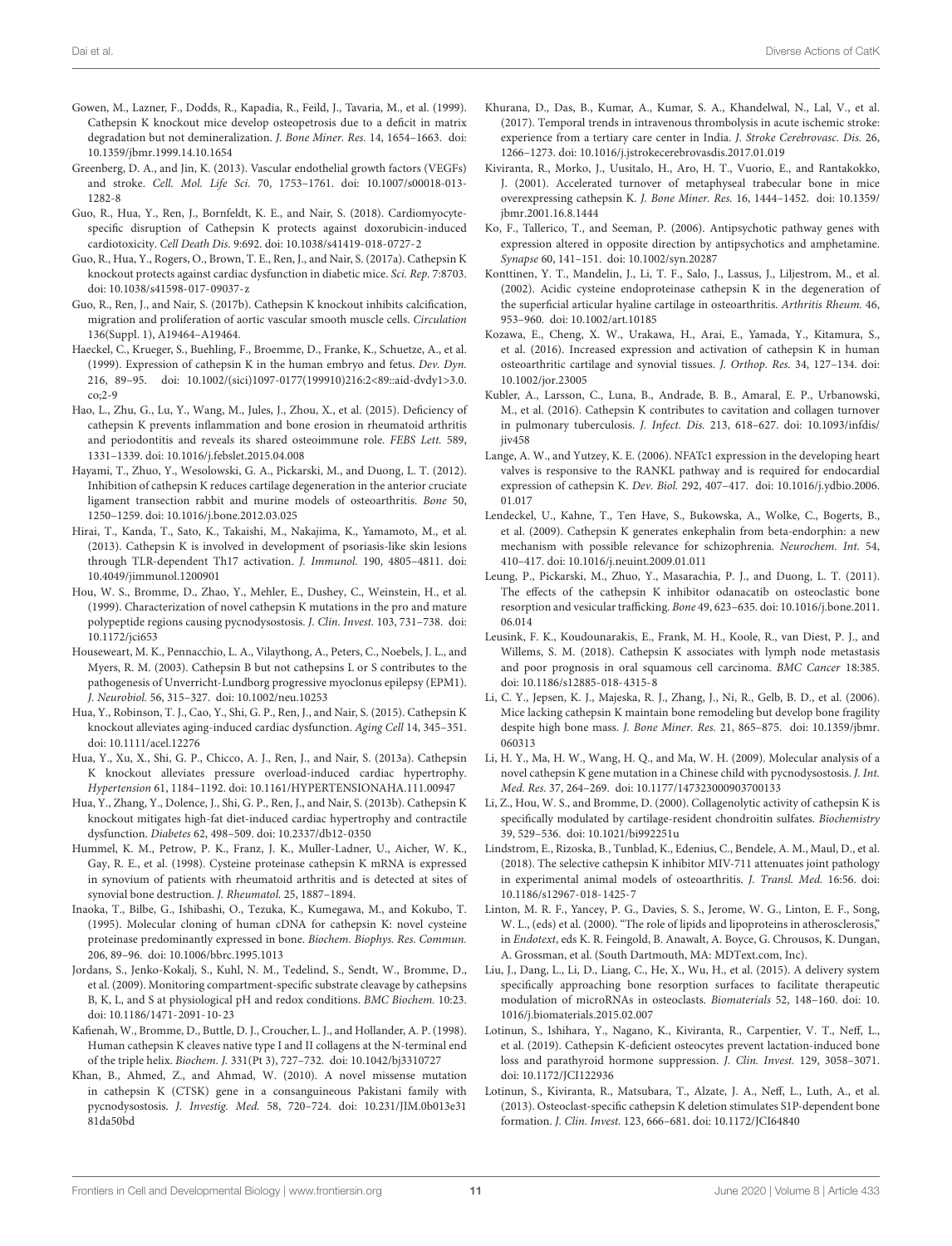- Lu, J., Wang, M., Wang, Z., Fu, Z., Lu, A., and Zhang, G. (2018). Advances in the discovery of cathepsin K inhibitors on bone resorption. J. Enzyme Inhib. Med. Chem. 33, 890–904. [doi: 10.1080/14756366.2018.1465417](https://doi.org/10.1080/14756366.2018.1465417)
- Lutgens, E., Lutgens, S. P., Faber, B. C., Heeneman, S., Gijbels, M. M., de Winther, M. P., et al. (2006). Disruption of the cathepsin K gene reduces atherosclerosis progression and induces plaque fibrosis but accelerates macrophage foam cell formation. Circulation 113, 98–107. [doi: 10.1161/circulationaha.105.56](https://doi.org/10.1161/circulationaha.105.561449) [1449](https://doi.org/10.1161/circulationaha.105.561449)
- Lutgens, S. P., Cleutjens, K. B., Daemen, M. J., and Heeneman, S. (2007). Cathepsin cysteine proteases in cardiovascular disease. FASEB J. 21, 3029–3041. [doi:](https://doi.org/10.1096/fj.06-7924com) [10.1096/fj.06-7924com](https://doi.org/10.1096/fj.06-7924com)
- Mandelin, J., Hukkanen, M., Li, T. F., Korhonen, M., Liljestrom, M., Sillat, T., et al. (2006). Human osteoblasts produce cathepsin K. Bone 38, 769–777. [doi:](https://doi.org/10.1016/j.bone.2005.10.017) [10.1016/j.bone.2005.10.017](https://doi.org/10.1016/j.bone.2005.10.017)
- Martin, T. J., and Sims, N. A. (2005). Osteoclast-derived activity in the coupling of bone formation to resorption. Trends Mol. Med. 11, 76–81. [doi: 10.1016/j.](https://doi.org/10.1016/j.molmed.2004.12.004) [molmed.2004.12.004](https://doi.org/10.1016/j.molmed.2004.12.004)
- McClung, M. R., O'Donoghue, M. L., Papapoulos, S. E., Bone, H., Langdahl, B., Saag, K. G., et al. (2019). Odanacatib for the treatment of postmenopausal osteoporosis: results of the LOFT multicentre, randomised, double-blind, placebo-controlled trial and LOFT Extension study. Lancet Diabetes Endocrinol. 7, 899–911. [doi: 10.1016/S2213-8587\(19\)30346-8](https://doi.org/10.1016/S2213-8587(19)30346-8)
- McDougall, J. J., Schuelert, N., and Bowyer, J. (2010). Cathepsin K inhibition reduces CTXII levels and joint pain in the guinea pig model of spontaneous osteoarthritis. Osteoarthr. Cartil. 18, 1355–1357. [doi: 10.1016/j.joca.2010.](https://doi.org/10.1016/j.joca.2010.07.014) [07.014](https://doi.org/10.1016/j.joca.2010.07.014)
- McGrath, M. E., Klaus, J. L., Barnes, M. G., and Bromme, D. (1997). Crystal structure of human cathepsin K complexed with a potent inhibitor. Nat. Struct. Biol. 4, 105–109. [doi: 10.1038/nsb0297-105](https://doi.org/10.1038/nsb0297-105)
- Meier, C., Meinhardt, U., Greenfield, J. R., De Winter, J., Nguyen, T. V., Dunstan, C. R., et al. (2006). Serum cathepsin K concentrations reflect osteoclastic activity in women with postmenopausal osteoporosis and patients with Paget's disease. Clin. Lab. 52, 1–10.
- Mikosch, P., Kerschan-Schindl, K., Woloszczuk, W., Stettner, H., Kudlacek, S., Kresnik, E., et al. (2008). High cathepsin K levels in men with differentiated thyroid cancer on suppressive L-thyroxine therapy. Thyroid 18, 27–33. [doi:](https://doi.org/10.1089/thy.2007.0186) [10.1089/thy.2007.0186](https://doi.org/10.1089/thy.2007.0186)
- Morko, J., Kiviranta, R., Joronen, K., Saamanen, A. M., Vuorio, E., and Salminen-Mankonen, H. (2005). Spontaneous development of synovitis and cartilage degeneration in transgenic mice overexpressing cathepsin K. Arthritis Rheum. 52, 3713–3717. [doi: 10.1002/art.21423](https://doi.org/10.1002/art.21423)
- Mort, J. S., Beaudry, F., Theroux, K., Emmott, A. A., Richard, H., Fisher, W. D., et al. (2016). Early cathepsin K degradation of type II collagen in vitro and in vivo in articular cartilage. Osteoarthr. Cartil. 24, 1461–1469. [doi: 10.1016/j.joca.2016.](https://doi.org/10.1016/j.joca.2016.03.016) [03.016](https://doi.org/10.1016/j.joca.2016.03.016)
- Nishi, Y., Atley, L., Eyre, D. E., Edelson, J. G., Superti-Furga, A., Yasuda, T., et al. (1999). Determination of bone markers in pycnodysostosis: effects of cathepsin K deficiency on bone matrix degradation. J. Bone Miner. Res. 14, 1902–1908. [doi: 10.1359/jbmr.1999.14.11.1902](https://doi.org/10.1359/jbmr.1999.14.11.1902)
- Novinec, M., and Lenarcic, B. (2013). Cathepsin K: a unique collagenolytic cysteine peptidase. Biol. Chem. 394, 1163–1179. [doi: 10.1515/hsz-2013-0134](https://doi.org/10.1515/hsz-2013-0134)
- Pap, T., and Korb-Pap, A. (2015). Cartilage damage in osteoarthritis and rheumatoid arthritis–two unequal siblings. Nat. Rev. Rheumatol. 11, 606–615. [doi: 10.1038/nrrheum.2015.95](https://doi.org/10.1038/nrrheum.2015.95)
- Pena, I. D., Borlongan, C., Shen, G., and Davis, W. (2017). Strategies to extend thrombolytic time window for ischemic stroke treatment: an unmet clinical need. J. Stroke 19, 50–60. [doi: 10.5853/jos.2016.01515](https://doi.org/10.5853/jos.2016.01515)
- Penn, D. L., Komotar, R. J., and Sander Connolly, E. (2011). Hemodynamic mechanisms underlying cerebral aneurysm pathogenesis. J. Clin. Neurosci. 18, 1435–1438. [doi: 10.1016/j.jocn.2011.05.001](https://doi.org/10.1016/j.jocn.2011.05.001)
- Pennypacker, B., Shea, M., Liu, Q., Masarachia, P., Saftig, P., Rodan, S., et al. (2009). Bone density, strength, and formation in adult cathepsin K (-/-) mice. Bone 44, 199–207. [doi: 10.1016/j.bone.2008.08.130](https://doi.org/10.1016/j.bone.2008.08.130)
- Peroni, A., Zini, A., Braga, V., Colato, C., Adami, S., and Girolomoni, G. (2008). Drug-induced morphea: report of a case induced by balicatib and review of the literature. J. Am. Acad. Dermatol. 59, 125–129. [doi: 10.1016/j.jaad.2008.03.009](https://doi.org/10.1016/j.jaad.2008.03.009)
- Platt, M. O., Ankeny, R. F., Shi, G. P., Weiss, D., Vega, J. D., Taylor, W. R., et al. (2007). Expression of cathepsin K is regulated by shear stress in cultured

endothelial cells and is increased in endothelium in human atherosclerosis. Am. J. Physiol. Heart Circ. Physiol. 292, H1479–H1486.

- Quintanilla-Dieck, M. J., Codriansky, K., Keady, M., Bhawan, J., and Runger, T. M. (2008). Cathepsin K in melanoma invasion. J. Invest. Dermatol. 128, 2281–2288. [doi: 10.1038/jid.2008.63](https://doi.org/10.1038/jid.2008.63)
- Quintanilla-Dieck, M. J., Codriansky, K., Keady, M., Bhawan, J., and Runger, T. M. (2009). Expression and regulation of cathepsin K in skin fibroblasts. Exp. Dermatol. 18, 596–602. [doi: 10.1111/j.1600-0625.2009.00855.x](https://doi.org/10.1111/j.1600-0625.2009.00855.x)
- Rader, D. J., and Pure, E. (2005). Lipoproteins, macrophage function, and atherosclerosis: beyond the foam cell? Cell Metab. 1, 223–230. [doi: 10.1016/j.](https://doi.org/10.1016/j.cmet.2005.03.005) [cmet.2005.03.005](https://doi.org/10.1016/j.cmet.2005.03.005)
- Runger, T. M., Adami, S., Benhamou, C. L., Czerwinski, E., Farrerons, J., Kendler, D. L., et al. (2012). Morphea-like skin reactions in patients treated with the cathepsin K inhibitor balicatib. J. Am. Acad. Dermatol. 66, e89–e96. [doi: 10.](https://doi.org/10.1016/j.jaad.2010.11.033) [1016/j.jaad.2010.11.033](https://doi.org/10.1016/j.jaad.2010.11.033)
- Runger, T. M., Quintanilla-Dieck, M. J., and Bhawan, J. (2007). Role of cathepsin K in the turnover of the dermal extracellular matrix during scar formation. J. Invest. Dermatol. 127, 293–297. [doi: 10.1038/sj.jid.5700535](https://doi.org/10.1038/sj.jid.5700535)
- Saftig, P., Hunziker, E., Wehmeyer, O., Jones, S., Boyde, A., Rommerskirch, W., et al. (1998). Impaired osteoclastic bone resorption leads to osteopetrosis in cathepsin-K-deficient mice. Proc. Natl. Acad. Sci. U.S.A. 95, 13453–13458. [doi:](https://doi.org/10.1073/pnas.95.23.13453) [10.1073/pnas.95.23.13453](https://doi.org/10.1073/pnas.95.23.13453)
- Schilling, A. F., Mulhausen, C., Lehmann, W., Santer, R., Schinke, T., Rueger, J. M., et al. (2007). High bone mineral density in pycnodysostotic patients with a novel mutation in the propeptide of cathepsin K. Osteoporos. Int. 18, 659–669. [doi: 10.1007/s00198-006-0311-y](https://doi.org/10.1007/s00198-006-0311-y)
- Shi, G. P., Sukhova, G. K., Grubb, A., Ducharme, A., Rhode, L. H., Lee, R. T., et al. (1999). Cystatin C deficiency in human atherosclerosis and aortic aneurysms. J. Clin. Invest. 104, 1191–1197. [doi: 10.1172/jci7709](https://doi.org/10.1172/jci7709)
- Skoumal, M., Haberhauer, G., Kolarz, G., Hawa, G., Woloszczuk, W., and Klingler, A. (2005). Serum cathepsin K levels of patients with longstanding rheumatoid arthritis: correlation with radiological destruction. Arthritis Res. Ther. 7, R65–R70.
- Soukas, A., Cohen, P., Socci, N. D., and Friedman, J. M. (2000). Leptin-specific patterns of gene expression in white adipose tissue. Genes Dev. 14, 963–980.
- Sukhova, G. K., Shi, G. P., Simon, D. I., Chapman, H. A., and Libby, P. (1998). Expression of the elastolytic cathepsins S and K in human atheroma and regulation of their production in smooth muscle cells. J. Clin. Invest. 102, 576–583. [doi: 10.1172/jci181](https://doi.org/10.1172/jci181)
- Sun, J., Sukhova, G. K., Zhang, J., Chen, H., Sjoberg, S., Libby, P., et al. (2012). Cathepsin K deficiency reduces elastase perfusion-induced abdominal aortic aneurysms in mice. Arterioscler. Thromb. Vasc. Biol. 32, 15–23. [doi: 10.1161/](https://doi.org/10.1161/ATVBAHA.111.235002) [ATVBAHA.111.235002](https://doi.org/10.1161/ATVBAHA.111.235002)
- Suzuki, M., Takahashi, N., Sobue, Y., Ohashi, Y., Kishimoto, K., Hattori, K., et al. (2020). Hyaluronan suppresses enhanced cathepsin K expression via activation of NF-kappaB with mechanical stress loading in a human chondrocytic HCS-2/8 cells. Sci. Rep. 10:216. [doi: 10.1038/s41598-019-57073-8](https://doi.org/10.1038/s41598-019-57073-8)
- Svelander, L., Erlandsson-Harris, H., Astner, L., Grabowska, U., Klareskog, L., Lindstrom, E., et al. (2009). Inhibition of cathepsin K reduces bone erosion, cartilage degradation and inflammation evoked by collagen-induced arthritis in mice. Eur. J. Pharmacol. 613, 155–162. [doi: 10.1016/j.ejphar.2009.](https://doi.org/10.1016/j.ejphar.2009.03.074) [03.074](https://doi.org/10.1016/j.ejphar.2009.03.074)
- Takito, J., Inoue, S., and Nakamura, M. (2018). The sealing zone in osteoclasts: a self-organized structure on the bone. Int. J. Mol. Sci. 19:984. [doi: 10.3390/](https://doi.org/10.3390/ijms19040984) [ijms19040984](https://doi.org/10.3390/ijms19040984)
- Tanaka, M., Hashimoto, Y., Hasegawa, C., Deacon, S., and Eastell, R. (2017). Antiresorptive effect of a cathepsin K inhibitor ONO-5334 and its relationship to BMD increase in a phase II trial for postmenopausal osteoporosis. BMC Musculoskelet Disord. 18:267. [doi: 10.1186/s12891-017-1625-y](https://doi.org/10.1186/s12891-017-1625-y)
- Tanaka, M., Yamada, H., Nishikawa, S., Mori, H., Ochi, Y., Horai, N., et al. (2016). Joint degradation in a monkey model of collagen-induced arthritis: role of cathepsin K based on biochemical markers and histological evaluation. Int. J. Rheumatol. 2016:8938916. [doi: 10.1155/2016/8938916](https://doi.org/10.1155/2016/8938916)
- Tepel, C., Bromme, D., Herzog, V., and Brix, K. (2000). Cathepsin K in thyroid epithelial cells: sequence, localization and possible function in extracellular proteolysis of thyroglobulin. J. Cell Sci. 113(Pt 24), 4487–4498.
- Troen, B. R. (2006). The regulation of cathepsin K gene expression. Ann. N. Y. Acad. Sci. 1068, 165–172. [doi: 10.1196/annals.1346.018](https://doi.org/10.1196/annals.1346.018)